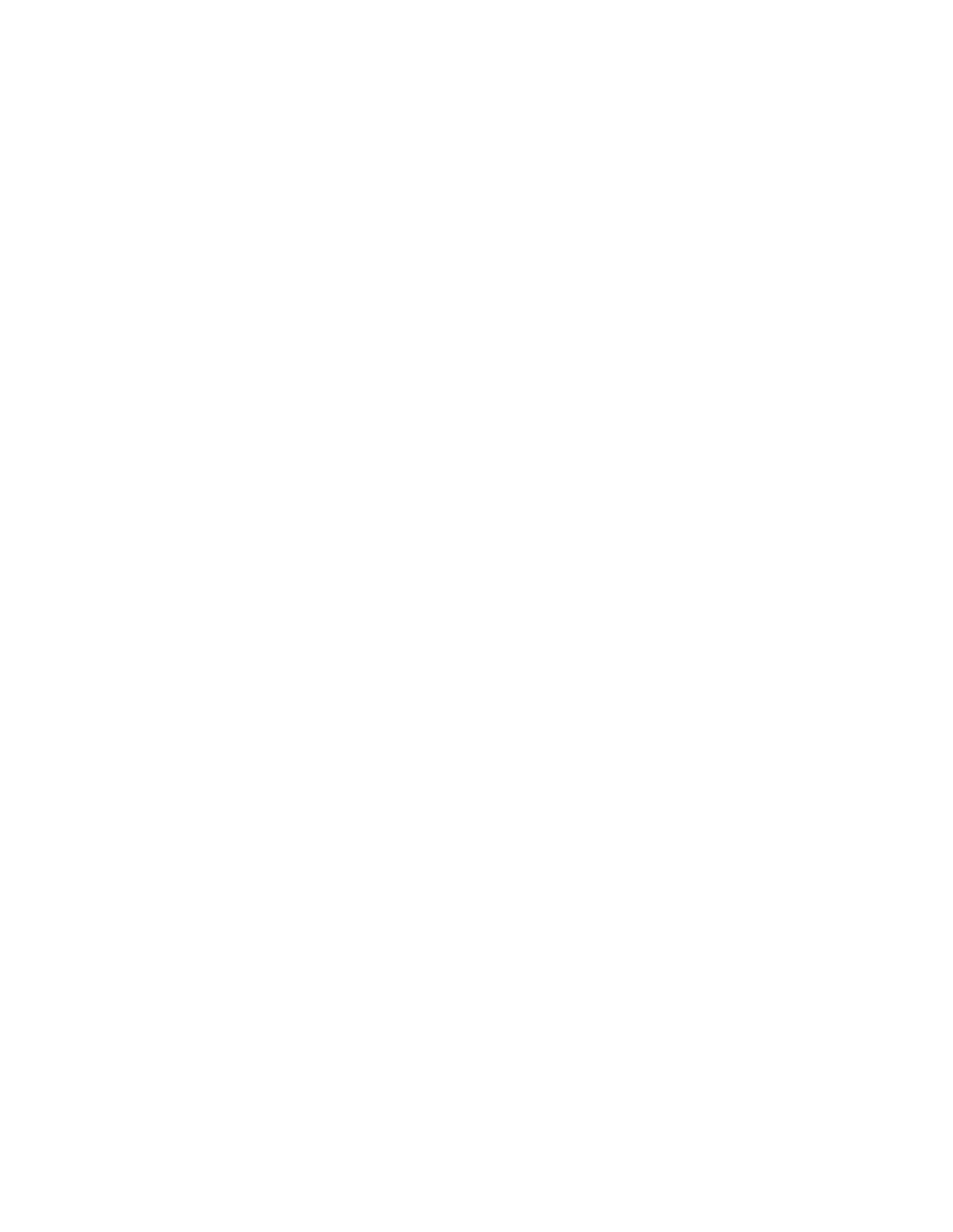## **INYO COUNTY PLANNING DEPARTMENT**

## **CEQA APPENDIX G: INITIAL STUDY & ENVIRONMENTAL CHECKLIST FORM**

### EVALUATION OF ENVIRONMENTAL IMPACTS:

1) A brief explanation is required for all answers except "No Impact" answers that are adequately supported by the information sources a lead agency cites in the parentheses following each question. A "No Impact" answer is adequately supported if the referenced information sources show that the impact simply does not apply to projects like the one involved (e.g., the project falls outside a fault rupture zone). A "No Impact" answer should be explained where it is based on project-specific factors as well as general standards (e.g., the project will not expose sensitive receptors to pollutants, based on a project-specific screening analysis).

2) All answers must take account of the whole action involved, including off-site as well as on-site, cumulative as well as project-level, indirect as well as direct, and construction as well as operational impacts.

3) Once the lead agency has determined that a particular physical impact may occur, then the checklist answers must indicate whether the impact is potentially significant, less than significant with mitigation, or less than significant. "Potentially Significant Impact" is appropriate if there is substantial evidence that an effect may be significant. If there are one or more "Potentially Significant Impact" entries when the determination is made, an EIR is required.

4) "Negative Declaration: Less Than Significant With Mitigation Incorporated" applies where the incorporation of mitigation measures has reduced an effect from "Potentially Significant Impact" to a "Less Than Significant Impact." The lead agency must describe the mitigation measures, and briefly explain how they reduce the effect to a less than significant level (mitigation measures from Section **XVII,** "Earlier Analyses," may be cross-referenced).

5) Earlier analyses may be used where, pursuant to the tiering, program EIR, or other CEQA process, an effect has been adequately analyzed in an earlier EIR or negative declaration. Section 15063(c)(3)(D). In this case, a brief discussion should identify the following:

a) Earlier Analysis Used. Identify and state where they are available for review.

b) Impacts Adequately Addressed. Identify which effects from the above checklist were within the scope of and adequately analyzed in an earlier document pursuant to applicable legal standards, and state whether such effects were addressed by mitigation measures based on the earlier analysis.

c) Mitigation Measures. For effects that are "Less than Significant with Mitigation Measures Incorporated," describe the mitigation measures which were incorporated or refined from the earlier document and the extent to which they address site-specific conditions for the project.

6) Lead agencies arc encouraged to incorporate into the checklist references to information sources for potential impacts (e.g., general plans, zoning ordinances). Reference to a previously prepared or outside document should, where appropriate, include a reference to the page or pages where the statement is substantiated.

7) Supporting Information Sources: A source list should be attached, and other sources used or individuals contacted should be cited in the discussion.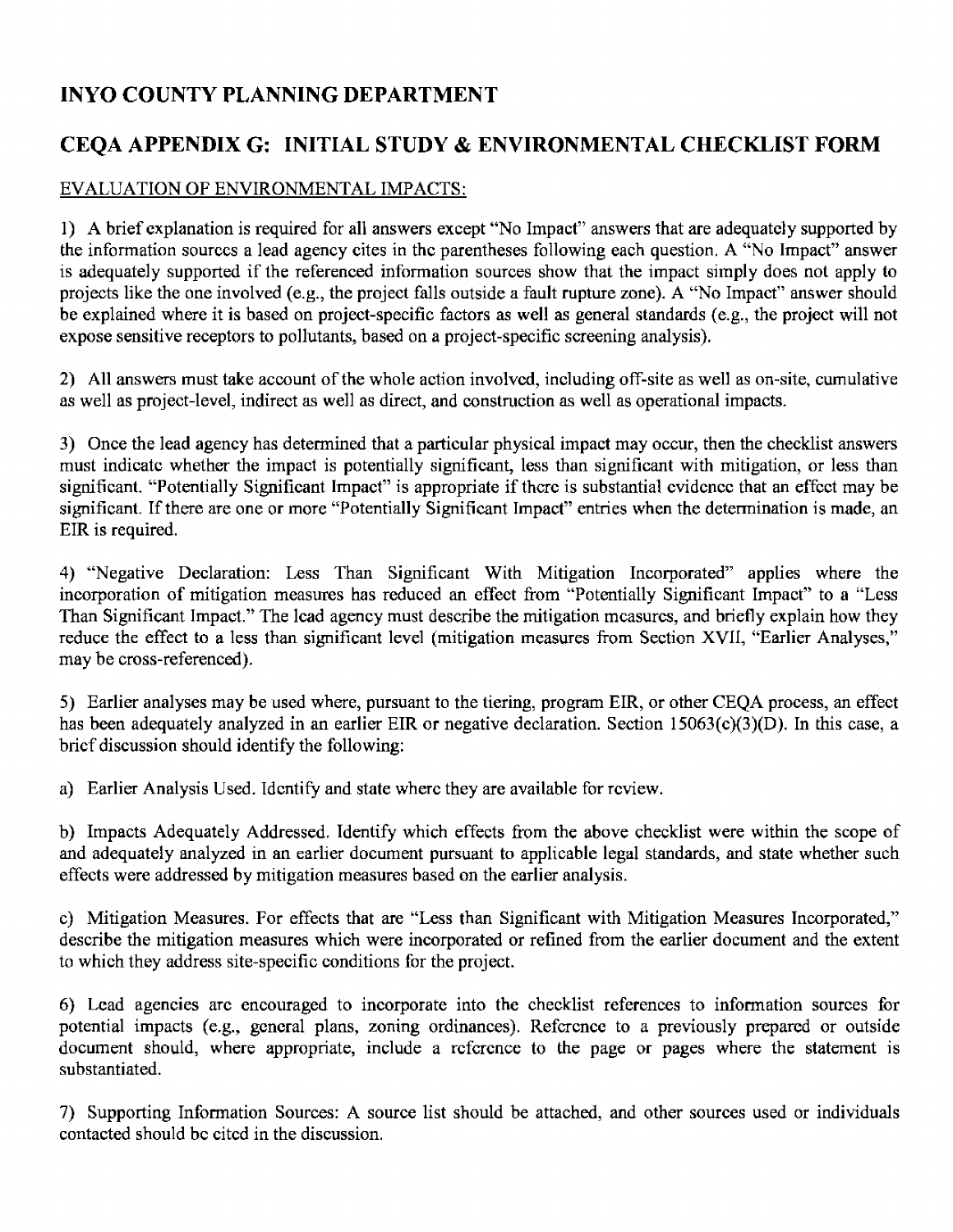8) This is only a suggested form, and lead agencies are free to use different formats; however, lead agencies should normally address the questions from this checklist that are relevant to a project's environmental effects in whatever format is selected.

9) The explanation of each issue should identify:

- a) the significance criteria or threshold, if any, used to evaluate each question; and
- b) the mitigation measure identified, if any, to reduce the impact to less than significance issues.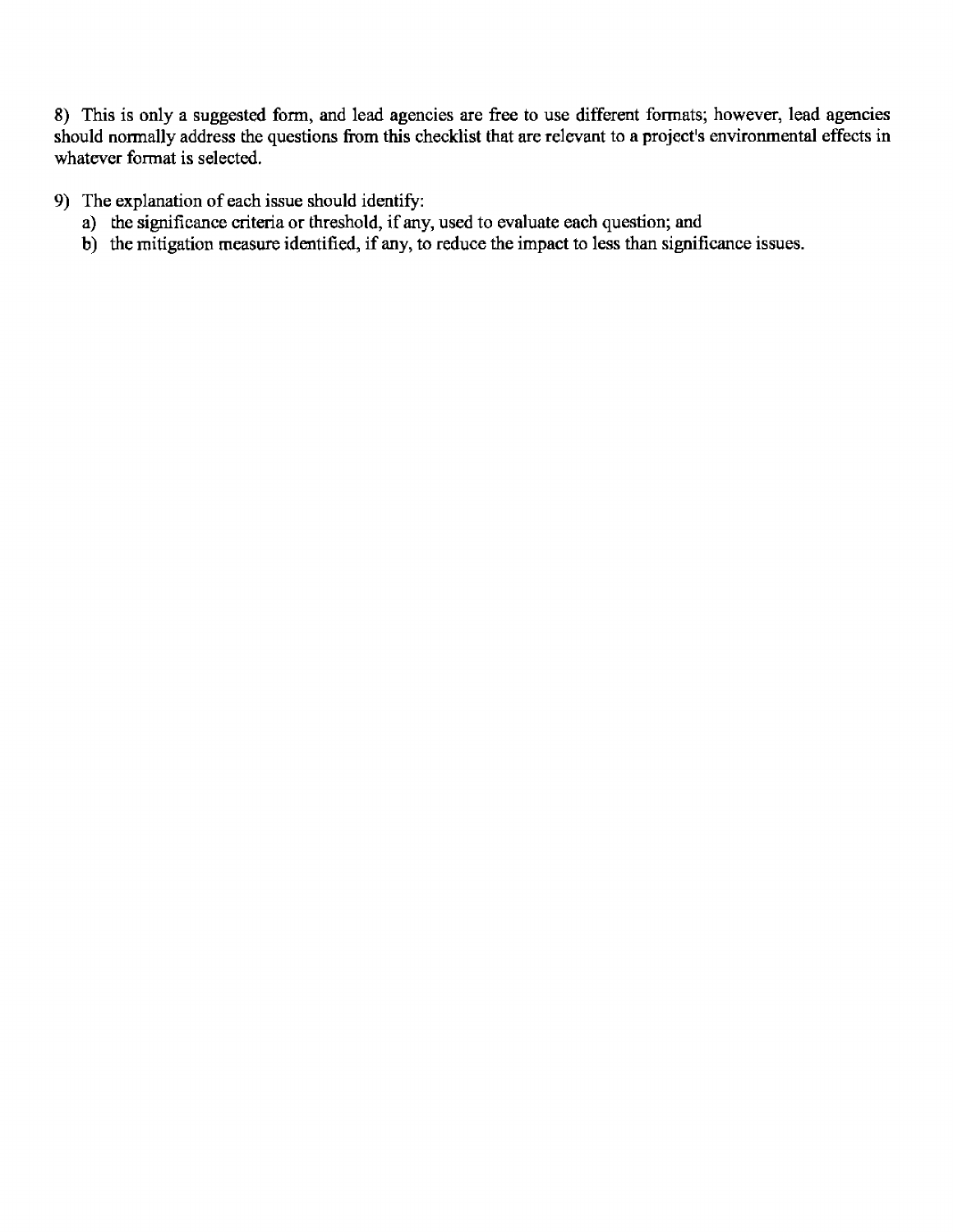

Planning Department 168 North Edwards Street Post Office Drawer L Independence, California 93526

# **INYO COUNTY PLANNING DEPARTMENT**

## **APPENDIXG: CEQA INITIAL STUDY** & **ENVIRONMENTAL CHECKLIST FORM**

1. Project title: GPA 2021-01/Housing Element

2. Lead agency name and address: Inyo County Planning Department, PO Drawer L, Independence, CA 93526

- 3. Contact person and phone number: Cathreen Richards: 760-878-0447
- 4. Project location: Countywide
- 5. Project sponsor's name and address: Inyo County
- 6. General Plan designation: N/A
- 7. Zoning: N/A

8. Description of project: The project consists of amending the County's General Plan - Housing Element. This includes addressing the projected housing needs of current and future residents as well as ensuring that state Housing Element law is complied with.

9. Surrounding land uses and setting: The environmental setting consists of the areas located within the unincorporated regions of Inyo County. Inyo County includes over 50 small communities and one incorporated city, Bishop. This City of Bishop as an incorporated jurisdiction, must prepare its own Housing Element. The community of Independence, located near the center of the Owens Valley, is the County seat. Highway 395 provides the primary north-south transportation link through the County with other highways providing connections to Death Valley and southeastern Inyo County.

Inyo County is the second largest county in California, with a total land area of approximately 10, 140-square miles or about 6.5 million-acres. Even though the County contains this large land area, the amount of land held in private ownership is very small—1.9 percent. A range of federal agencies (91.6 percent), the State of California (3.5 percent), the Los Angeles Department of Water and Power **(LADWP)** (2.7 percent), and the County/other local agencies/Tribal lands (0.3 percent) make up the remaining 98.1 percent.

**10. Other public agencies whose approval is required:** California Department of Housing and Community Development.

**11. Have California Native American tribes traditionally and culturally affiliated with the project area reg ues ted consultation pursuant to Public Resources Code section 21080.3 .1? If so, has consultation**  begun? Invo County started the SB18 90-day Tribal Consultation opportunity period, according to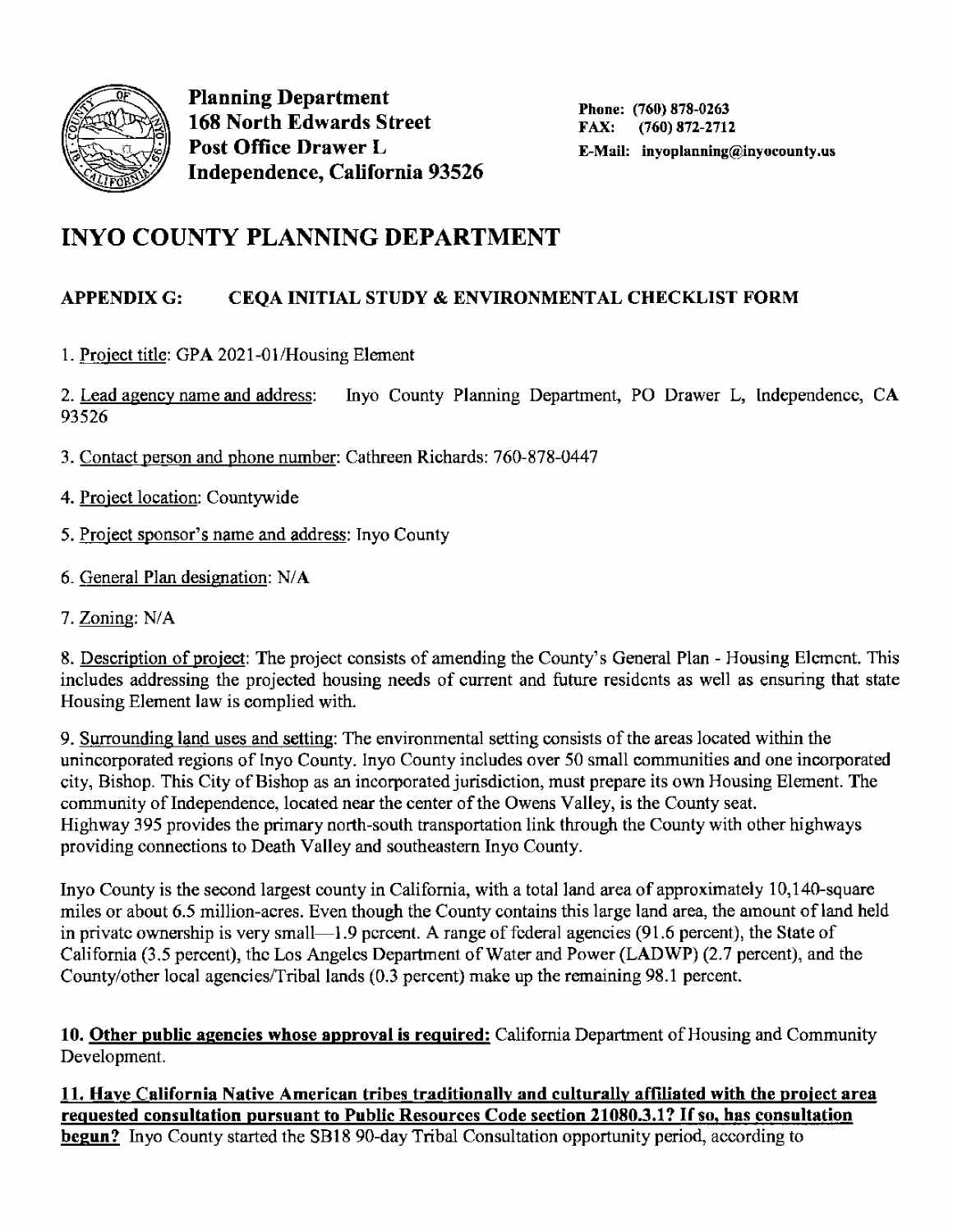Government Code Section 65352.3, by sending out certified written notices on November 5, 2020 inviting the Tribes to consult on the project. The tribes that were notified are: Big Pine Tribe of Owens Valley, Bishop Paiute Tribe, Fort Independence Indian Community of Paiutes, Lone Pine Paiute-Shoshone Tribe, Timbisha Shoshone tribe, Twenty-Nine Palms Band of Mission Indians, Kem Valley Indian Community, and the Walker River Reservation. No Tribes have requested consultation on the project, per SB 18.

On May 19, 2020, per Public Resource's Code 210080.3.1 the County started the AB52 Tribal Consultation opportunity by sending out certified written invitations. These were sent to: Big Pine Tribe of Owens Valley, Bishop Paiute Tribe, Fort Independence Indian Community of Paiutes, Lone Pine Paiute-Shoshone Tribe, Timbisha Shoshone tribe, Twenty-Nine Palms Band of Mission Indians, Cazaban Band of Mission Indians and the Torrez Martinez Desert Cahuilla Indians. The Bishop Paiute Tribe requested consultation. A consultation meeting was held with the Tribe and the County on May 27, 2021. County staff presented the Public Comment Draft to the Tribe. After some discussion, the Tribe said they would review during the CEQA comment period and send comments as appropriate.

Note: Conducting consultation early in the CEQA process allows tribal governments, lead agencies, and project proponents to discuss the level of environmental review, identify and address potential adverse impacts to tribal cultural resources, and reduce the potential for delay and conflict in the environmental review process. (See Public Resources Code section 21083.3.2.) Information may also be available from the California Native American Heritage Commission's Sacred Lands File per Public Resources Code section 5097.96 and the California Historical Resources Information System administered by the California Office of Historic Preservation. Please also note that Public Resources Code section 21082.3(c) contains provisions specific to confidentiality.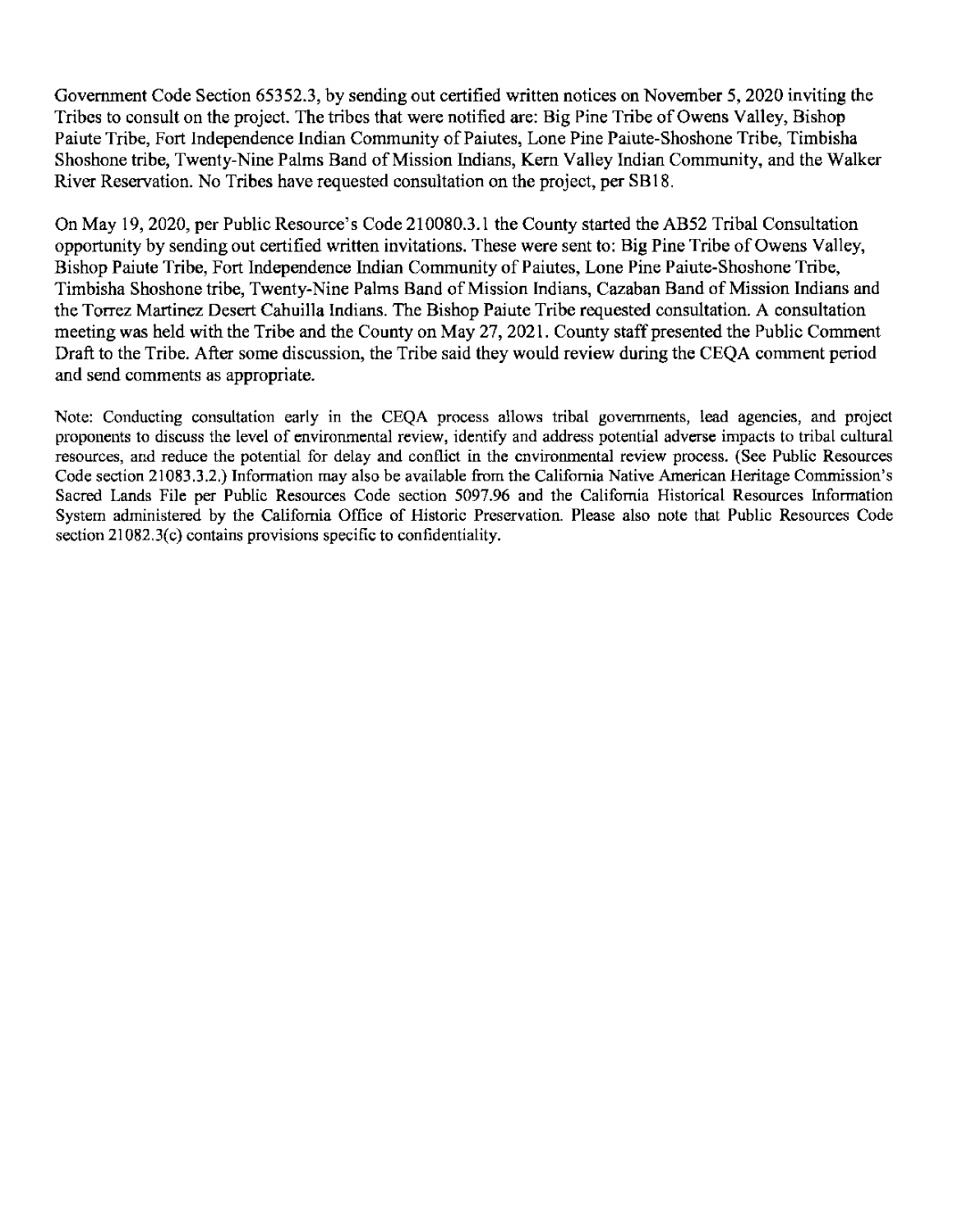### **ENVIRONMENTAL FACTORS POTENTIALLY AFFECTED:**

The environmental factors checked below would be potentially affected by this project, involving at least one impact that is a "Potentially Significant Impact" as indicated by the checklist on the following pages.

- Aesthetics Resources Biological Resources Geology /Soils Hydrology/Water Quality • Noise  $\exists$  Recreation 0Utilities / Service Systems
- Agriculture  $\&$  Forestry • Cultural Resources 0Greenhouse Gas Emissions Land Use / Planning Population / Housing Transportation  $\exists$  Wildfire
- ]Air Quality<br>]Energy Hazards & Hazardous Materials Mineral Resources<br>Public Services • Public Services • Tribal Cultural Resources • Mandatory Findings of Significance

### **DETERMINATION**

On the basis of this initial evaluation:

 $[\times]$  I find that the proposed project COULD NOT have a significant effect on the environment, and a NEGATIVE DECLARATION will be prepared.

I find that although the proposed project could have a significant effect on the environment, there will not be a significant effect in this case because revisions in the project have been made by or agreed to by the project proponent. A MITIGATED NEGATIVE DECLARATION will be prepared.

I find that the proposed project MAY have a significant effect on the environment, and an ENVIRONMENTAL IMP ACT REPORT is required.

I find that the proposed project MAY have a "potentially significant impact" or "potentially significant unless " impact on the environment, but at least one effect **1)** has been adequately analyzed in an earlier document pursuant to applicable legal standards, and 2) has been addressed by mitigation measures based on the earlier analysis as described on attached sheets. An ENVIRONMENTAL IMPACT REPORT is required, but it must analyze only the effects that remain to be addressed.

 $\Box$  I find that although the proposed project could have a significant effect on the environment, because all potentially significant effects (a) have been analyzed adequately in an earlier EIR or NEGATIVE DECLARATION pursuant to applicable standards, and (b) have been avoided or pursuant to that earlier EIR or NEGATIVE DECLARATION, including revisions or mitigation measures that arc imposed upon the proposed project, nothing further is required.

 $\sim$  - 2 d  $\frac{(1111)}{Name}$   $\frac{(e-18-303)}{Date}$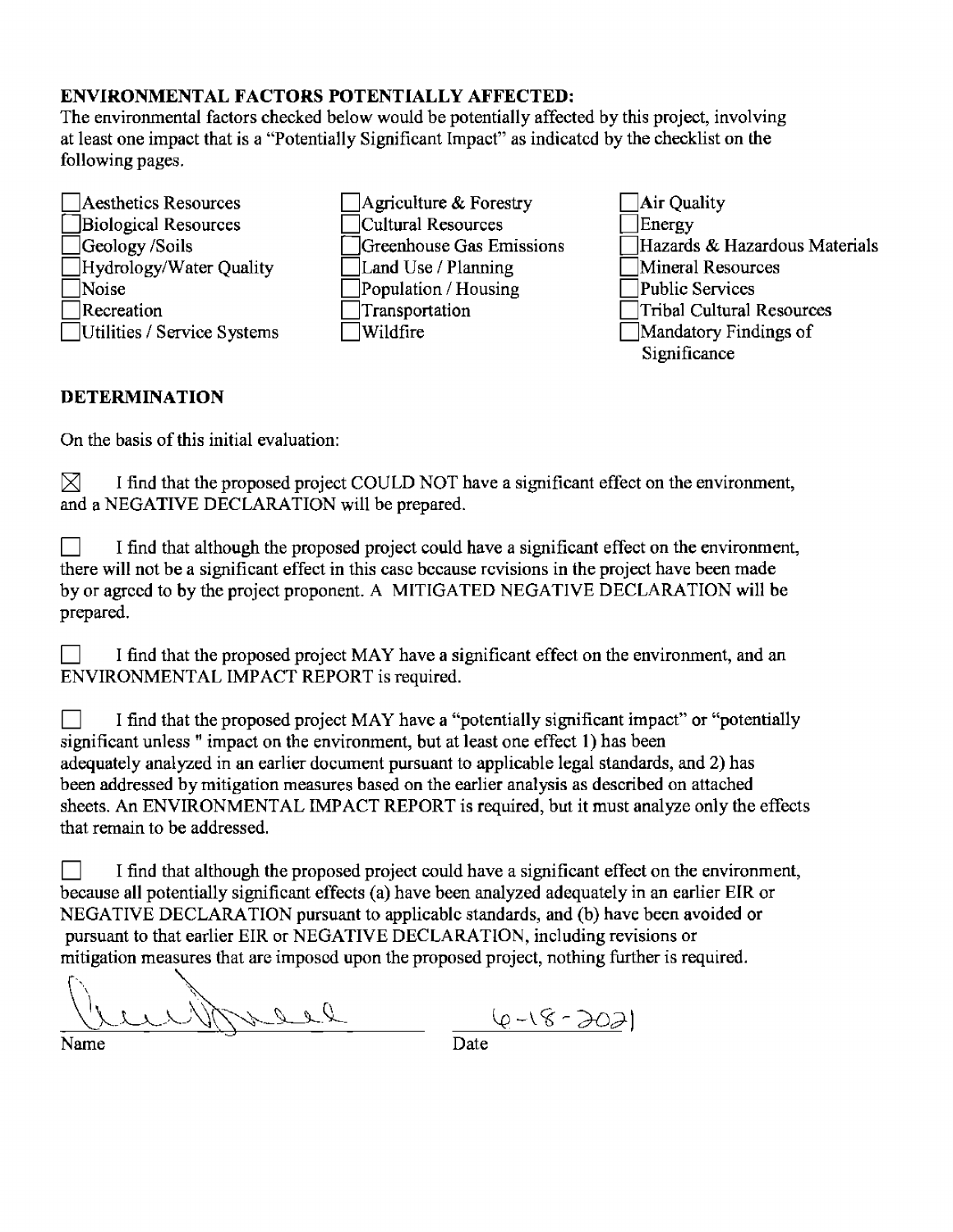## **INYO COUNTY PLANNING DEPARTMENT ENVIRONMENTAL CHECKLIST FORM**

|                                                                                                                                                                                                                                                                                                                                                                                                                                                                                                                                                                                                                                                                                                                                                                                                                                                                                                                                       | Potentially<br>Significant<br>Impact | Less Than<br>Significant<br>With<br>Mitigation<br>Incorporation | Less Than<br>Significant<br>Impact | No<br>Impact |
|---------------------------------------------------------------------------------------------------------------------------------------------------------------------------------------------------------------------------------------------------------------------------------------------------------------------------------------------------------------------------------------------------------------------------------------------------------------------------------------------------------------------------------------------------------------------------------------------------------------------------------------------------------------------------------------------------------------------------------------------------------------------------------------------------------------------------------------------------------------------------------------------------------------------------------------|--------------------------------------|-----------------------------------------------------------------|------------------------------------|--------------|
| <b>I. AESTHETICS</b> -- Would the project:<br>a) Have a substantial adverse effect on a scenic vista?<br>No, the 2021 Housing Element Update does not include any specific designs or proposals, nor does it grant any entitlements for<br>development. Implementation of the Housing Element Update would potentially lead to an increase in residential units within the<br>County; however, this would not allow for development, or densities beyond that identified in the County's General Plan and any<br>potential residential development would be required to meet the height requirements of the zoning code, which keeps residential<br>development from affecting scenic vistas.                                                                                                                                                                                                                                         |                                      |                                                                 | ⊠                                  |              |
| b) Substantially damage scenic resources, including, but<br>not limited to, trees, rock outcroppings, and historic<br>buildings within a state scenic highway?                                                                                                                                                                                                                                                                                                                                                                                                                                                                                                                                                                                                                                                                                                                                                                        |                                      |                                                                 | ⊠                                  |              |
| No, while the Housing Element Update encourages the provision of a range of housing types and affordability levels, it does not<br>include any specific designs or proposals, nor does it grant any entitlements for development that would degrade the existing visual<br>character of the County. The Housing Element anticipates land uses that are consistent with the land use designations and densities<br>established by the General Plan. Future residential development projects will require compliance with the General Plan policies<br>related to visual resources and Zoning Ordinance requirements associated with planning and development regulations.                                                                                                                                                                                                                                                              |                                      |                                                                 |                                    |              |
| c) In non-urbanized areas, substantially degrade the existing visual<br>character or quality of public views of the site and its surroundings?<br>(Public views are those that are experienced from publicly accessible<br>vantage point). If the project is in an urbanized area, would the project<br>conflict with applicable zoning and other regulations governing scenic<br>quality?                                                                                                                                                                                                                                                                                                                                                                                                                                                                                                                                            |                                      |                                                                 | X                                  |              |
| No, while the Housing Element Update encourages the provision of a range of housing types and affordability levels, it does not<br>include any specific designs or proposals, nor does it grant any entitlements for development that would degrade the existing visual<br>character or quality of public views within the County. The Housing Element anticipates land uses that are consistent with the land<br>use designations and densities established by the General Plan. Future residential development projects will require compliance with<br>the General Plan policies related to visual resources and Zoning Ordinance requirements associated with planning and development<br>regulations.                                                                                                                                                                                                                            |                                      |                                                                 |                                    |              |
| d) Create a new source of substantial light or glare which<br>would adversely affect day or nighttime views in the<br>area?                                                                                                                                                                                                                                                                                                                                                                                                                                                                                                                                                                                                                                                                                                                                                                                                           |                                      |                                                                 | ⊠                                  |              |
| No, the proposed Housing Element Update is a policy-level document that does not include any specific development designs or<br>proposals, nor does it grant any entitlements for development that would increase daytime glare or nighttime illumination in the<br>County. Future residential development projects within the County would be required to be designed and constructed in accordance<br>with the General Plan, zoning and Subdivision Ordinance requirements associated with planning and development regulations. These<br>would include the General Plan Policy VIS-1.6 states that the County shall require that all outdoor light fixtures, including street<br>lighting, externally illuminated signs, advertising displays, and billboards, use low-energy, shielded light fixtures which direct light<br>downward (i.e., lighting shall not emit higher than a horizontal level) and which are fully shielded. |                                      |                                                                 |                                    |              |

II. **AGRICULTURE AND FOREST RESOURCES:** In determining whether impacts to agricultural resources are significant environmental cffccts, lead agencies may refer to the California Agricultural Land Evaluation and Site Assessment Model (1997) prepared by the California Dept. of Conservation as an optional model to use in assessing impacts on agriculture and farmland. In detennining whether impacts to forest resources, including timberland, are significant environmental effects, lead agencies may refer to information compiled by the California Department of Forestry and Fire Protection regarding the state's inventory of forest land, including The Forest and Range Assessment Project and the Forest Legacy Assessment Project; and forest carbon measurement methodology Provided in Forest Protocols adopted by the California Air Resources Board. Would the project: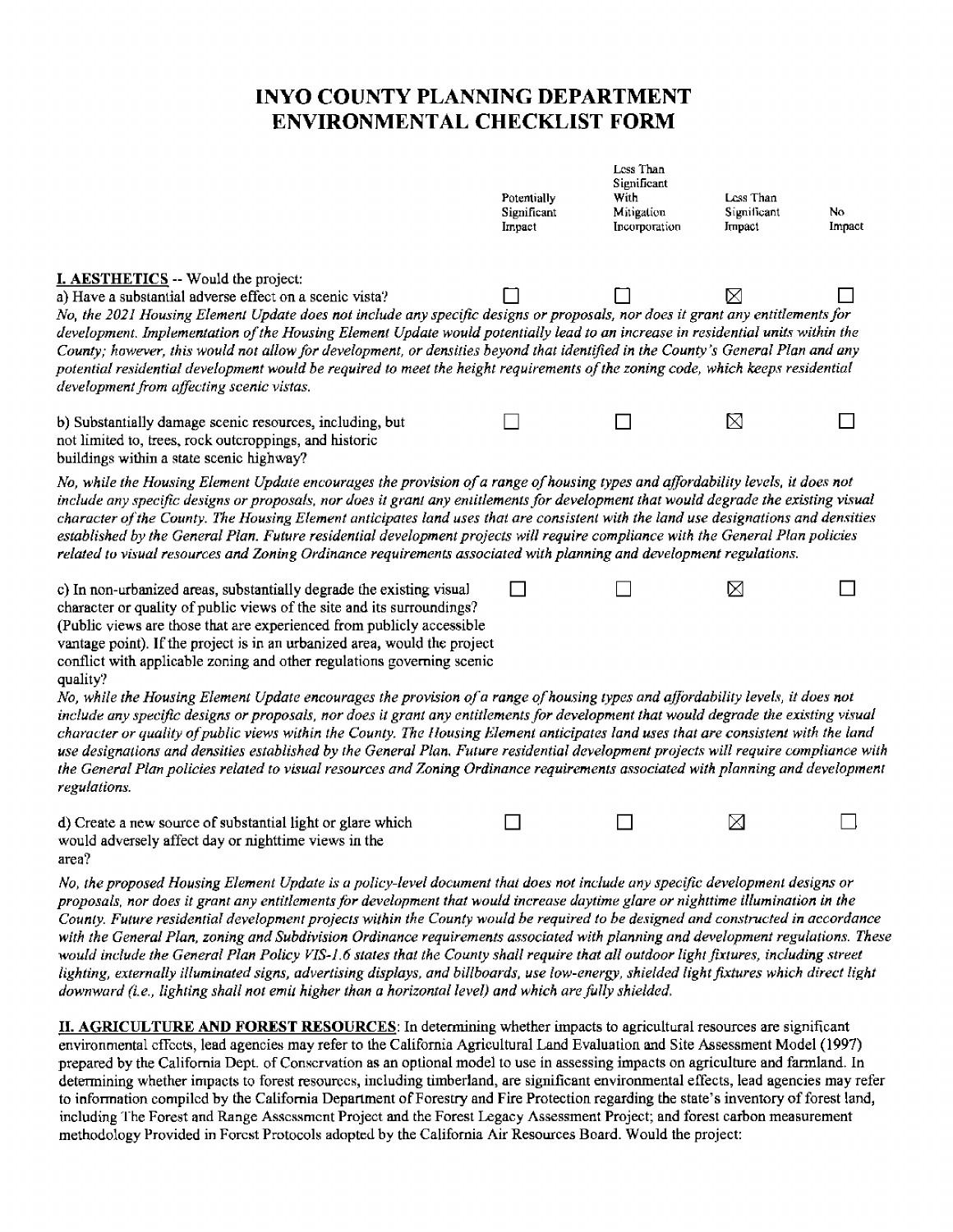|                                                                                                                                                                                                                                                                                                                                                                                                                                             | Potentially<br>Significant<br>Impact | Less Than<br>Significant<br>With<br>Mitigation<br>Incorporation | Less Than<br>Significant<br><b>Impact</b> | No<br>Impact |
|---------------------------------------------------------------------------------------------------------------------------------------------------------------------------------------------------------------------------------------------------------------------------------------------------------------------------------------------------------------------------------------------------------------------------------------------|--------------------------------------|-----------------------------------------------------------------|-------------------------------------------|--------------|
| a) Convert Prime Farmland, Unique Farmland, or<br>Farmland of Statewide Importance (Farmland), as shown on<br>the maps prepared pursuant to the Farmland Mapping and<br>Monitoring Program of the California Resources Agency, to<br>non-agricultural use?                                                                                                                                                                                  |                                      |                                                                 |                                           | ⊠            |
| No, the Housing Element Update will not affect prime, unique, or farmland of statewide importance. No potentially important<br>farmland has been mapped in Inyo County.                                                                                                                                                                                                                                                                     |                                      |                                                                 |                                           |              |
| b) Conflict with existing zoning for agricultural use, or a<br>Williamson Act contract?                                                                                                                                                                                                                                                                                                                                                     |                                      |                                                                 |                                           | ⊠            |
| No, Inyo County has no Williamson Act contracts.                                                                                                                                                                                                                                                                                                                                                                                            |                                      |                                                                 |                                           |              |
| c) Conflict with existing zoning for, or cause<br>rezoning of, forest land (as defined in Public<br>Resources Code section $12220(g)$ , timberland<br>(as defined by Public Resources Code section<br>4526), or timberland zoned Timberland<br>Production (as defined by Government Code<br>section $51104(g)$ ?                                                                                                                            |                                      |                                                                 |                                           | ⊠            |
| No, the Housing Element Update will not affect timberland as there is none in Inyo County.                                                                                                                                                                                                                                                                                                                                                  |                                      |                                                                 |                                           |              |
| d) Result in the loss of forest land or conversion<br>of forest land to non-forest use?                                                                                                                                                                                                                                                                                                                                                     |                                      |                                                                 |                                           | ⊠            |
| No, the Housing Element Update will not affect forestland.                                                                                                                                                                                                                                                                                                                                                                                  |                                      |                                                                 |                                           |              |
| e) Involve other changes in the existing environment<br>which, due to their location or nature, could result in<br>conversion of Farmland, to non-agricultural use?                                                                                                                                                                                                                                                                         | $\mathcal{L}$                        |                                                                 |                                           | ⊠            |
| No, implementation of the Housing Element Update will not include development located on farmland and will not convert land used<br>for agriculture to non-agriculture as the majority of agriculture land use in Inyo County is conducted on range-land owned by the Los<br>Angeles Department of Water and Power, and various Federal Agencies, and is not appropriately zoned for high density residential<br>use.                       |                                      |                                                                 |                                           |              |
| III. AIR QUALITY: Where available, the significance criteria established by the applicable air quality<br>inanagement or air pollution control district may be relied upon to make the following determinations. Would the project:                                                                                                                                                                                                         |                                      |                                                                 |                                           |              |
| a) Conflict with or obstruct implementation of the<br>applicable air quality plan?                                                                                                                                                                                                                                                                                                                                                          |                                      |                                                                 | $\boxtimes$                               |              |
| No, although areas within Inyo County are sometimes in non-attainment for PM10, caused by dust generated and blown from the<br>Owens Dry Lake, policy changes based on the Housing Element Update will not obstruct the implementation of the air quality plan<br>addressing this. Any future construction in the County must follow the regulations set forth by the Great Basin Unified Air Pollution<br>Control District and the County. |                                      |                                                                 |                                           |              |

| b) Violate any air quality standard or contribute<br>substantially to an existing or projected air quality<br>violation?                                                                                                                                                                                 |  |  |
|----------------------------------------------------------------------------------------------------------------------------------------------------------------------------------------------------------------------------------------------------------------------------------------------------------|--|--|
| No, see III a.                                                                                                                                                                                                                                                                                           |  |  |
| c) Result in a cumulatively considerable net increase of<br>any criteria pollutant for which the project region is non-<br>attainment under an applicable federal or state ambient<br>air quality standard (including releasing emissions which<br>exceed quantitative thresholds for ozone precursors)? |  |  |

*No, see Ill a,*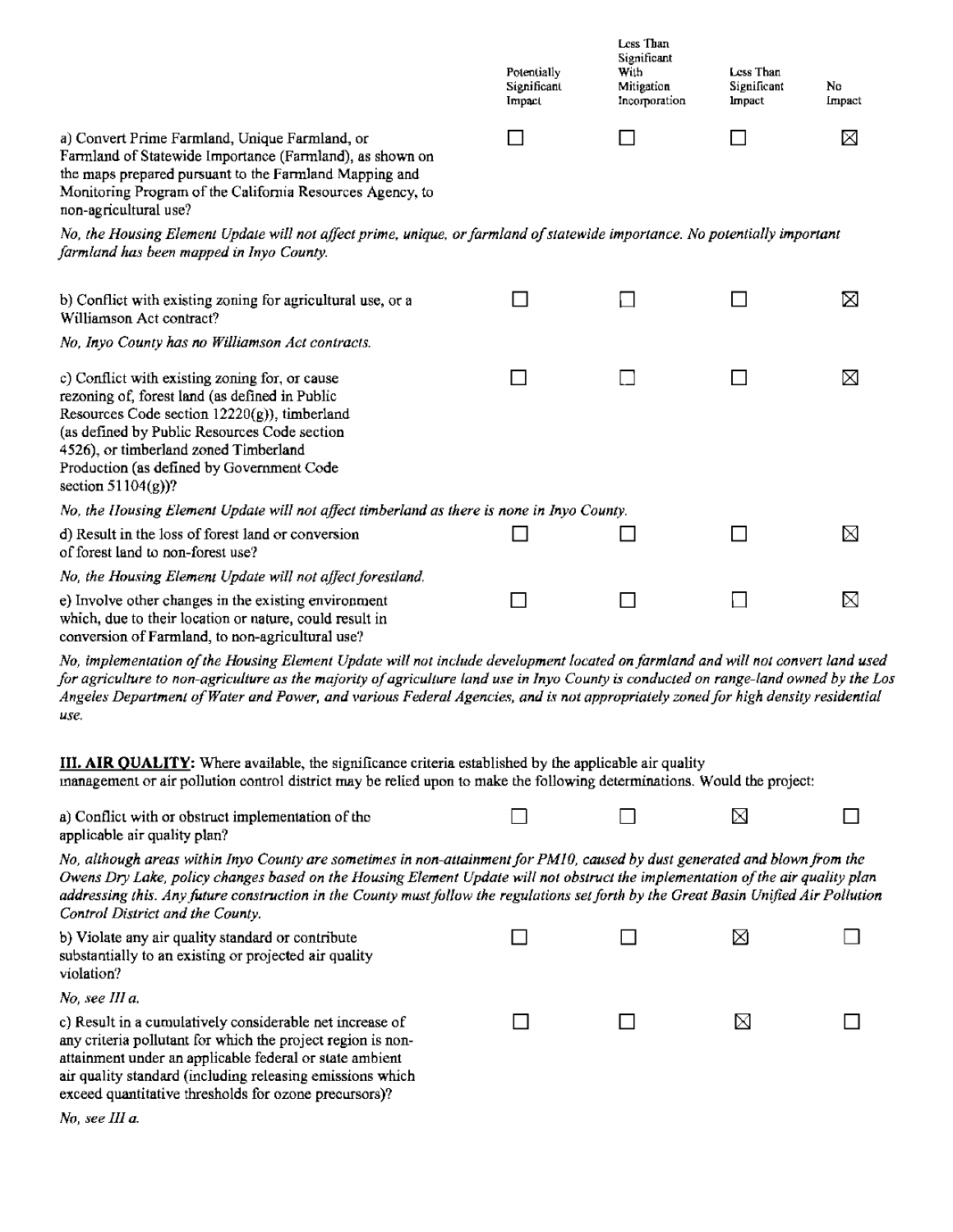|                                                                           | Potentially<br>Significant<br>Impact | Less Than<br>Significant<br>With<br>Mitigation<br>Incorporation | Less Than<br>Significant<br>Impact | No<br>Impact |
|---------------------------------------------------------------------------|--------------------------------------|-----------------------------------------------------------------|------------------------------------|--------------|
| d) Expose sensitive receptors to substantial pollutant<br>concentrations? |                                      |                                                                 |                                    | ⋉            |

concentrations?

*No, the Housing Element Update is a policy document. It does not include any specific development designs or develupment proposals, nur does* it *grant any entitlements for development. Future residential development wuuld be required tu comply with General Plan policies and environmental health regulations related to pollutants, during both construction and operational activities.* 

| c) Result in other emissions (such as those leading to odors)<br>adversely affecting a substantial number of people?<br>No, residential developments are not considered to be an emission source that would result in objectionable odors.                                                                                                                        |  | $\boxtimes$ |
|-------------------------------------------------------------------------------------------------------------------------------------------------------------------------------------------------------------------------------------------------------------------------------------------------------------------------------------------------------------------|--|-------------|
| <b>IV. BIOLOGICAL RESOURCES:</b> Would the project:<br>a) Have a substantial adverse effect, either directly or<br>through habitat modifications, on any species identified<br>as a candidate, sensitive, or special status species in<br>local or regional plans, policies, or regulations, or by the<br>California Department of Fish and Game or U.S. Fish and |  |             |
| Wildlife Service?                                                                                                                                                                                                                                                                                                                                                 |  |             |

*No, the proposed Housing Element Update is a policy level document. While it encourages the provision of a range of housing types and affordability levels, it does not include any specific development designs or development proposals, nor does it grant any entitlements for development. All future residential development occurring within the County would be required to be in accordance with local regulations addressing special status species. These policies and implementation measures seek to maintain and enhance biological diversity and healthy ecosystems throughout the County. For example, the General Plan 's Biological Resources Implementation Measure 2.0 states that project sites that have the potential to contain species of local or regional concern, sensitive* natural communities, or special-status species shall be required to have the site surveyed and mapped by a qualified hiologist and a *report on the findings of the survey shall be submitted to the County as part of the application and environmental review process. Alsu, the sites identified to satisfy the Regional Housing Need Allocation (RHNA) are infill in nature as they are located within or surrounded by already developed communities/neighborhoods.* 

 $\begin{array}{ccccccccccccccccc} \Box & & & \Box & & & \Box & & & \Box \end{array}$ 

b) Have a substantial adverse effect on any riparian habitat or other sensitive natural community identified in local or regional plans, policies, regulations or by the California Department of Fish and Game or US Fish and Wildlife Service?

No, as discussed under a) above, the proposed Housing Element Update is a policy-level document and it does not include any sitespecific designs or development proposals, nor does it grant any entitlements for development. The potential for the proposed Housing Element to impede native resident or migratory wildlife corridors or the uses of wildlife nursery sites cannot be determined, as no *specific details regarding fature land use development are provided. Although additional impacts are not expected to result from the implementation of future individual residential projects within the areas of the County affected by the Housing Element's proposed*  regulatory changes, as well as, from potential development of the sites identified to satisfy the RIINA, a review would be required of *these future proposals and would identify and if necessary require avoidance or provide mitigation for any impacts to native wildlife corridors and nursery sites.* 

• • • c) Have a substantial adverse effect on state or federally protected wetlands (including, but not limited to, marsh, vernal pool, coastal, etc.) through direct removal, filling, hydrological interruption, or other means?

*No, as discussed under a and b) above, the proposed Housing Element Update is a policy-level document and it does not include any site-specific designs or development proposals, nor does it grant any entitlements/or development. The potential fur the proposed Housing Element to have an adverse effect on wetlands cannot be determined, as no specific details regarding.future land use*  development are provided. Although additional impacts are not expected to result from the implementation of future individual *residential projects as they relate tu the sites identified to satisfy the RHNA or by the Housing Element's proposed regulatory changes, review would be required of these future proposals and would identify and if necessary require avoidance or provide mitigation for any impacts to wetlands in the County.* 

d) Interfere substantially with the movement of any native  $\Box$   $\Box$   $\Box$   $\Box$ resident or migratory fish or wildlife species or with established native resident or migratory wildlife corridors, or impede the use of native wildlife nursery sites?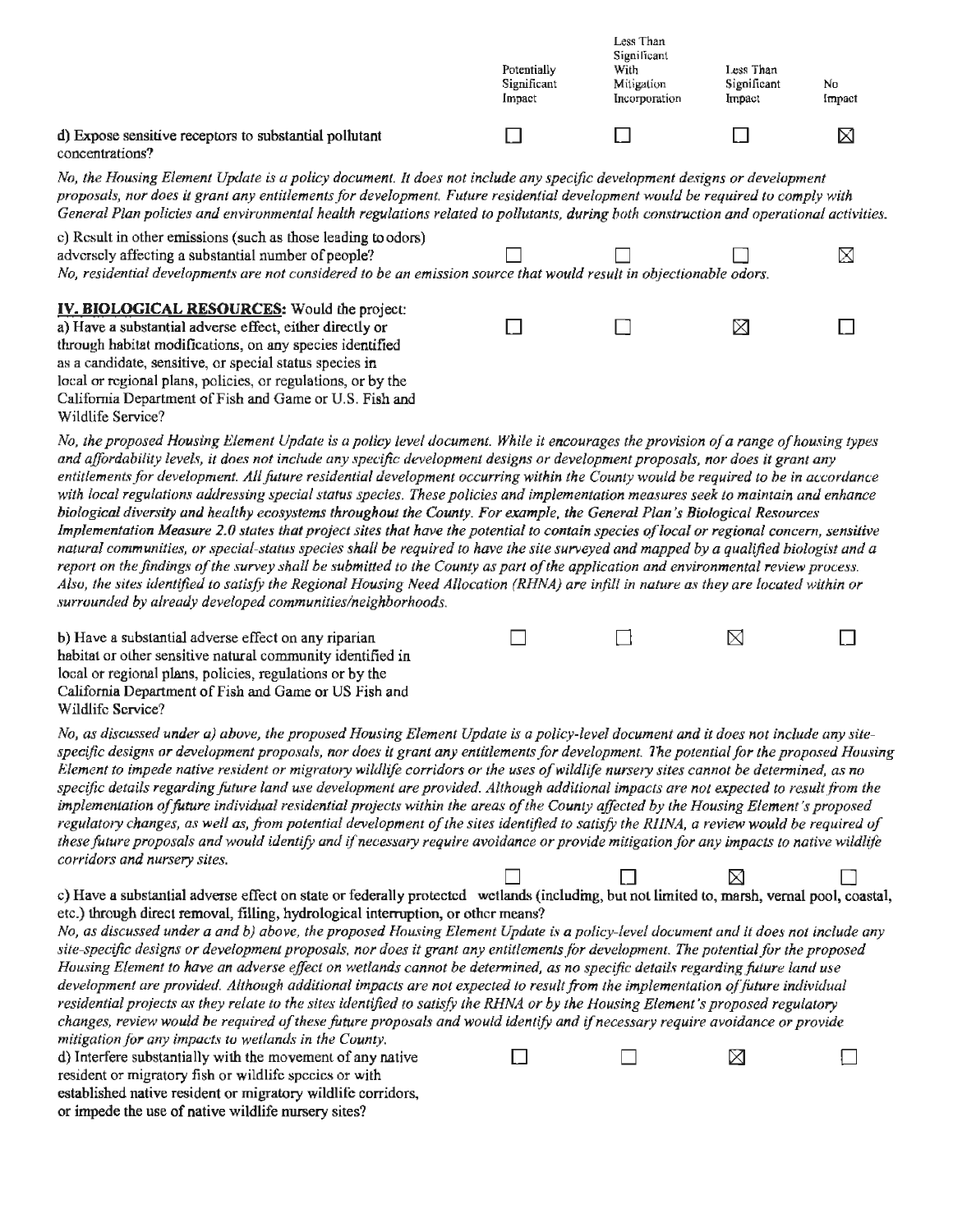|                                                                                                                                                                                                                                                                                                                                                                                                                                                                                                                                                                                                                                                                                                                                                                                                                                                                                                                                                                                                                                      | Potentially<br>Significant<br>Impact | Less Than<br>Significant<br>With<br>Mitigation<br>Incorporation | Less Than<br>Significant<br>Impact | No<br>Impact |
|--------------------------------------------------------------------------------------------------------------------------------------------------------------------------------------------------------------------------------------------------------------------------------------------------------------------------------------------------------------------------------------------------------------------------------------------------------------------------------------------------------------------------------------------------------------------------------------------------------------------------------------------------------------------------------------------------------------------------------------------------------------------------------------------------------------------------------------------------------------------------------------------------------------------------------------------------------------------------------------------------------------------------------------|--------------------------------------|-----------------------------------------------------------------|------------------------------------|--------------|
| No, as discussed above, the proposed Housing Element Update is a policy-level document and it does not include any site-specific<br>designs or development proposals, nor does it grant any entitlements for development. The potential for the proposed changes to the<br>Housing Element to interfere substantially with the movement of native resident or migratory fish or wildlife species or migratory<br>wildlife corridors or the uses of wildlife nursery sites cannot be determined, as no specific details regarding future land use<br>development are provided. Although additional impacts are not expected to result from the implementation of future individual<br>residential projects as they relate to the sites identified to satisfy the RHNA or by the Housing Element's proposed regulatory<br>changes, review would be required of these future proposals and would identify, and if necessary, require avoidance or provide<br>mitigation for any impacts to native wildlife corridors and nursery sites. |                                      |                                                                 |                                    |              |
| e) Conflict with any local policies or ordinances<br>protecting biological resources, such as a tree<br>preservation policy or ordinance?                                                                                                                                                                                                                                                                                                                                                                                                                                                                                                                                                                                                                                                                                                                                                                                                                                                                                            |                                      |                                                                 | ⊠                                  |              |
| No, the proposed Housing Element Update does not include any specific development proposals, nor does it grant any entitlements for<br>development that would affect biological resources. Therefore, the proposed Housing Element would not conflict with any local<br>policies or ordinances protecting biological resources. These policies and ordinances will have to be followed during any future<br>residential development as appropriate.                                                                                                                                                                                                                                                                                                                                                                                                                                                                                                                                                                                  |                                      |                                                                 |                                    |              |
| f) Conflict with the provisions of an adopted Habitat<br>Conservation Plan, Natural Community Conservation<br>Plan, or other approved local, regional, or state habitat<br>conservation plan?                                                                                                                                                                                                                                                                                                                                                                                                                                                                                                                                                                                                                                                                                                                                                                                                                                        |                                      |                                                                 | ⊠                                  |              |
| No, the proposed Housing Element Update does not include any specific development proposals, nor does it grant any entitlements for<br>development that would affect biological resources. Therefore, the proposed Housing Element would not conflict with the provisions<br>of an adopted Habitat Conservation Plan, Natural Community Conservation Plan, or other approved local, regional, or state habitat<br>conservation plan. Any adopted plans will have to be followed during any future residential development as appropriate.                                                                                                                                                                                                                                                                                                                                                                                                                                                                                            |                                      |                                                                 |                                    |              |
| V. CULTURAL RESOURCES: Would the project:<br>a) Cause a substantial adverse change in the<br>significance of a historical resource as defined in Section<br>15064.5?                                                                                                                                                                                                                                                                                                                                                                                                                                                                                                                                                                                                                                                                                                                                                                                                                                                                 |                                      |                                                                 | ⊠                                  |              |
| b) Cause a substantial adverse change in the<br>significance of an archaeological resource pursuant to<br>Section 15064.5?                                                                                                                                                                                                                                                                                                                                                                                                                                                                                                                                                                                                                                                                                                                                                                                                                                                                                                           |                                      |                                                                 | ⊠                                  |              |
| c) Disturb any human remains, including those interred<br>outside of dedicated cemeteries?                                                                                                                                                                                                                                                                                                                                                                                                                                                                                                                                                                                                                                                                                                                                                                                                                                                                                                                                           |                                      |                                                                 | ⊠                                  |              |
| a-c) No, future residential development within the County could conflict with existing known cultural and historical resources. In<br>addition to "known" resource areas, there is the potential that there are undiscovered paleontological and archeological resources<br>that would be encountered and potentially impacted by future construction activities. These resources could include human remains<br>located outside of cemeteries. While the Housing Element encourages the provision of a range of housing types and affordability<br>levels, it does not include any specific development designs or proposals, nor does it grant any entitlements for development that<br>would adversely affect archaeological, paleontological, or historic resources. All future residential development occurring within the                                                                                                                                                                                                     |                                      |                                                                 |                                    |              |

*County would be required to be in accordance with local regulations, including the General Plan policies. Pursuant to Section 15064.5 of the CEQA Guidelines a study conducted by a professional archaeologist may be required for projects with identified archaeological sites to determine if significant archaeological resources are potentially present and if"the project will significantly impact the resources. If significant impacts are identified, the development project is required to be modified to avoid the impacts or to mitigate the impact.\'. Also, in the event an archaeological or cultural resource is discovered on the site during any fature development, work shall immediately stop and Inyo County staff shall immediately be notified per Inyo County Code (ICC) Chapter*  9.52, Disturbance of Archaeological, Paleontological and Historical Features of the Inyo County Code.

| VI. ENERGY: Would the project:                                |  |   |  |
|---------------------------------------------------------------|--|---|--|
| a) Result in potentially significant environmental impact due |  | M |  |
| to wasteful, inefficient, or unnecessary consumption of       |  |   |  |
| energy resources, during project construction or operation?   |  |   |  |

*No, the proposed Housing Element Update does not include any .1pecific development proposals, nor does it grant any entitlements for development that would result in significant impacts due to energy consumption. Potential projects related to the Housing Element*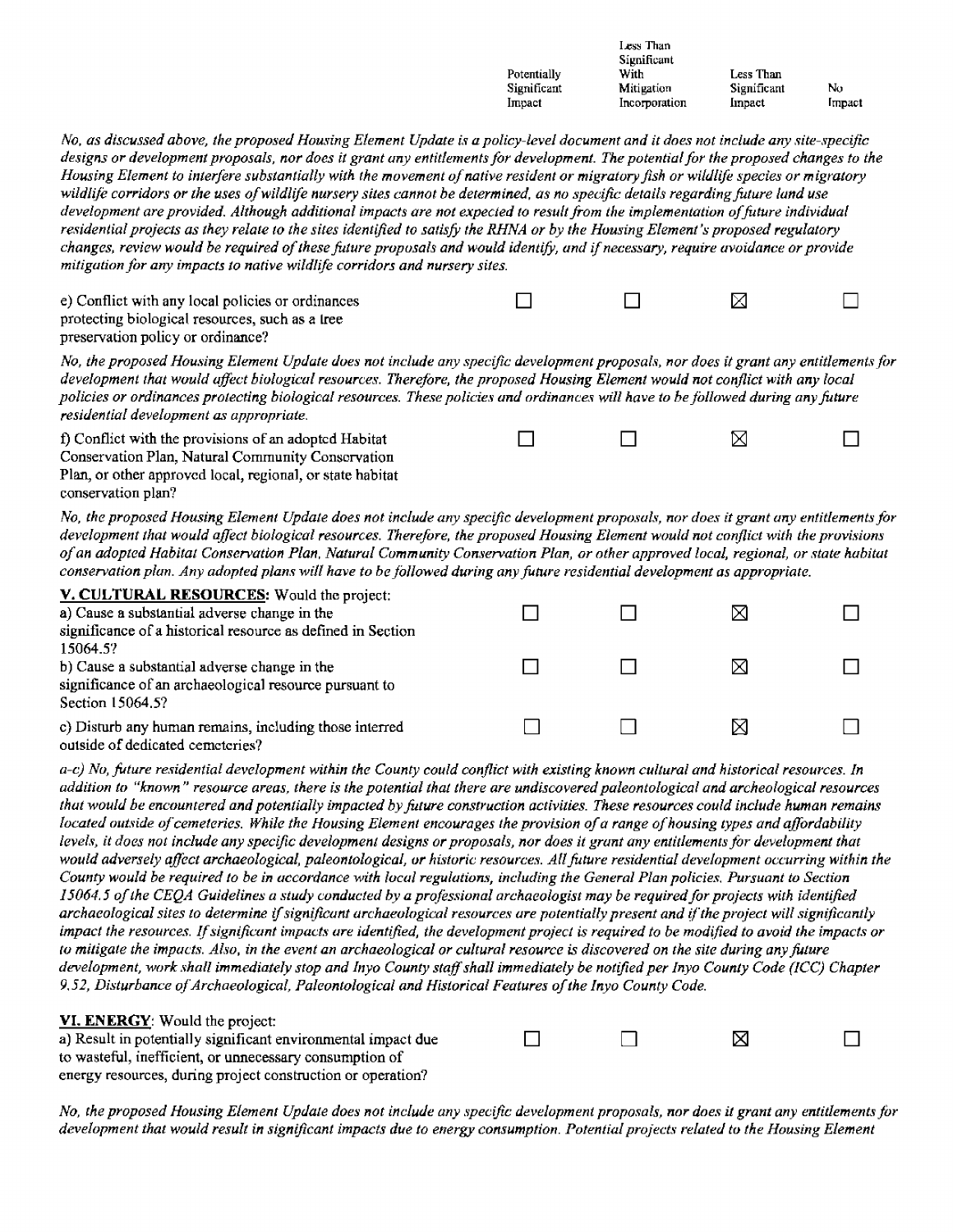*Update would be subject to farther review, including CEQA compliance and General Plan policies regarding potential energy consumption issues for both construction and operation.* 

| b) Conflict with or obstruct a state or local plan for renewable |  |  |
|------------------------------------------------------------------|--|--|
| energy or energy efficiency                                      |  |  |

*No, the proposed Housing Element Update does not include any specific development proposals, nor does it grant any entitlements for development that would result in conflicts or would obstruct plans for renewable energy. Also, none of the sites identified in the Housing Element Update to satisfy the RHNA are located in any of the County's Solar Energy Development Areas (SEDA), as identified by the General Plan.* 

Potentially Significant Impact

Less Than Significant With Mitigation Incorporation

Less Than Significant Impact

No Impact

#### **VII. GEOLOGY AND SOILS:** Would the project:

a) Directly or indirectly cause subslanlial adverse effects, including the risk of loss injury, or death involving:

> i) Rupture of a known earthquake fault, as delineated on the most recent Alquist-Priolo Earthquake Fault Zoning Map issued by the State Geologist for the area or based on other substantial evidence ofa known fault? Refer to Division of Mines and Geology Special Publication 42.

| $\Box$ and $\Box$ and $\Box$ | $\boxtimes$ | $\Box$ |
|------------------------------|-------------|--------|
|                              |             |        |

*No, the Housing Element Update includes policies and programs designed to facilitate the construction and conservation of housing which could increase exposure ofpeople and structures to seismic hazards, including rupture of a fault, strong seismic shaking, and seismic-related ground failure. However, the Housing Element is a policy-level document that encourages the provision of a range of housing types and affordability levels rather than identifying any specific designs or development proposals. Also, none of the future* the sites identified to satisfy the RHNA are located within an Alquist-Priolo zone. All future residential development would be required *to be in compliance with local and state regulations, including the General Plan, Zoning Ordinance and the Alquist-Priolo Earthquake Fault Zoning Act. Environmental impacts of subsequent development projects would also be considered pursuant to C EQA on a case-by-case basis following submittal of a specific development proposal. Applicants would also have to work with the Inyo County Department of Building and Safety to implement the proper structural specifications.* 

| ii) Strong seismic ground shaking?<br>No, the California Building Code ensures that structures be built according to required seismic standards designed to withstand such<br>events and this would apply to any projects related to the Housing Element Update.                                                                                                                                                                                                                                                                                                                                                                                                                                                                                                                                                                                                                                                                                       |  |   |  |
|--------------------------------------------------------------------------------------------------------------------------------------------------------------------------------------------------------------------------------------------------------------------------------------------------------------------------------------------------------------------------------------------------------------------------------------------------------------------------------------------------------------------------------------------------------------------------------------------------------------------------------------------------------------------------------------------------------------------------------------------------------------------------------------------------------------------------------------------------------------------------------------------------------------------------------------------------------|--|---|--|
| iii) Seismic-related ground failure, including<br>liquefaction?                                                                                                                                                                                                                                                                                                                                                                                                                                                                                                                                                                                                                                                                                                                                                                                                                                                                                        |  | ⊠ |  |
| No, the California Building Code ensures that structures be built according to required seismic standards. Also, as part of Inyo<br>County Building and Safety Code, any future building sites related to the Housing Element Update will be assessed and a<br>determination will be made if a soils report is necessary to avoid ground failure impacts to the built structures.                                                                                                                                                                                                                                                                                                                                                                                                                                                                                                                                                                      |  |   |  |
| iv) Landslides?<br>No, Landslides are most likely on hillsides where rock strata parallels surface slopes, high clay content absorbs excess water,<br>displacement has fractured a fault zone, or the base of a slope has been removed by erosion or people. The steep mountain ranges in<br>Inyo County, combined with extreme and rapidly changing weather conditions, can contribute to severe snow avalanche danger in<br>portions of the County. Public Safety Element Policy GEO-1.5 restricts development on steep slopes (defined as slopes greater than<br>30 percent). Policy AVL-1.1 discourages new development in areas of known or potential avalanche hazard and Policy AVL-1.4<br>requires structural protections for new buildings in an avalanche hazard zone or area otherwise identified as being at risk of<br>avalanche damage. Also, none of the sites identified to satisfy the RHNA are located in areas prone to landslides. |  |   |  |
| b) Result in substantial soil erosion or the loss of topsoil?<br>No, future construction related to the Housing Element Update could result in the moving and grading of topsoil, which could lead to<br>disturbed soils that are more likely to suffer from erosion from a variety of sources, such as wind and water. The proposed Housing<br>Element is a policy-level document that does not propose any specific development and does not directly result in adverse impacts<br>associated with substantial loss of topsoil or erosion. Any future residential developments would be subject to Building and Safety<br>codes that address grading.                                                                                                                                                                                                                                                                                                |  |   |  |
| c) Be located on a geologic unit or soil that is unstable,                                                                                                                                                                                                                                                                                                                                                                                                                                                                                                                                                                                                                                                                                                                                                                                                                                                                                             |  |   |  |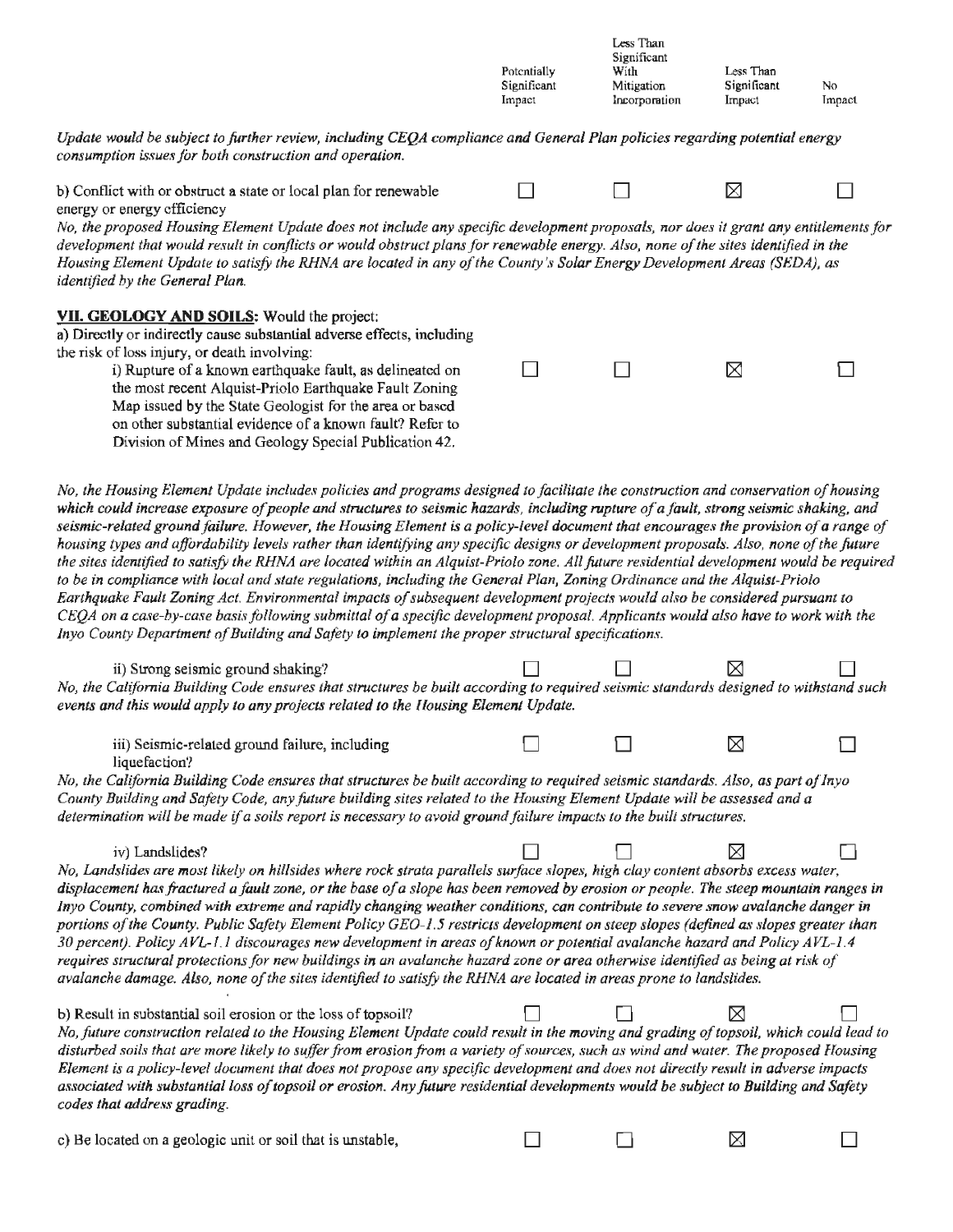|                                                                                                                                                                                                                                                                                                                                                                                                                                                                                                                                                                                                                                                                                                                                                                                                                                                                                                                                                                                                                                                                                                                                       | Potentially<br>Significant<br>Impact | Less Than<br>Significant<br>With<br>Mitigation<br>Incorporation | Less Than<br>Significant<br>Impact | No<br>Impact |
|---------------------------------------------------------------------------------------------------------------------------------------------------------------------------------------------------------------------------------------------------------------------------------------------------------------------------------------------------------------------------------------------------------------------------------------------------------------------------------------------------------------------------------------------------------------------------------------------------------------------------------------------------------------------------------------------------------------------------------------------------------------------------------------------------------------------------------------------------------------------------------------------------------------------------------------------------------------------------------------------------------------------------------------------------------------------------------------------------------------------------------------|--------------------------------------|-----------------------------------------------------------------|------------------------------------|--------------|
| or that would become unstable as a result of the project,<br>and potentially result in on- or off-site landslide, lateral<br>spreading, subsidence, liquefaction or collapse?<br>No, all future residential development occurring within the County would be required to be in accordance with all local regulations,<br>including Conservation/Open Space Element Policy S-2.3, which states that in areas of unstable soils and/or steep terrain, the County<br>shall limit the intensity of development in order to minimize the potential for landform instability. Public Safety Element Policy GEO-<br>1.5 restricts development on steep slopes (defined as slopes greater than 30 percent), and Policy GEO-1.4 requires that new<br>development of habitable structures that are located within potential seismic hazard zones provide appropriate engineering design<br>strategies to comply with appropriate building standards. Also, none of the sites identified to satisfy the RHNA are located in areas of<br>unstable soils and/or steep terrain or Alquist-Priolo earthquake zones.                                  |                                      |                                                                 |                                    |              |
| d) Be located on expansive soil, as defined in Table 18-<br>1-B of the Uniform Building Code (1994), creating<br>substantial risks to life or property?                                                                                                                                                                                                                                                                                                                                                                                                                                                                                                                                                                                                                                                                                                                                                                                                                                                                                                                                                                               |                                      |                                                                 | ⊠                                  |              |
| No, although future residential development on expansive soils could create substantial risks to life or property and result in adverse<br>impacts such as on- or off-site landslides, lateral spreading, subsidence, liquefaction, or collapse, the proposed Housing Element<br>Update is a policy-level document that does not propose any specific development. All future residential development is subject to<br>evaluations of the soil during the development of the property and if issues arise the applicant/developer would work with Inyo<br>County's Building and Safety Department to employ the proper design standards to comply with appropriate building standards.                                                                                                                                                                                                                                                                                                                                                                                                                                                |                                      |                                                                 |                                    |              |
| e) Have soils incapable of adequately supporting the use<br>of septic tanks or alternative waste water disposal systems<br>where sewers are not available for the disposal of waste<br>water?                                                                                                                                                                                                                                                                                                                                                                                                                                                                                                                                                                                                                                                                                                                                                                                                                                                                                                                                         |                                      |                                                                 | ⊠                                  |              |
| No, all future residential development requires connection to, or development of, wastewater disposal systems acceptable to the Inyo<br>County Environmental Health Services Department. These requirements may be satisfied by the development of an individual septic<br>system if approved by the Inyo County Environmental Health Services Department. Also, the sites identified in the Update to satisfy<br>the RHNA are either in or adjacent to sewer districts or are on lots large enough to accommodate a septic system.                                                                                                                                                                                                                                                                                                                                                                                                                                                                                                                                                                                                   |                                      |                                                                 |                                    |              |
| f) Directly or indirectly destroy a unique paleontological                                                                                                                                                                                                                                                                                                                                                                                                                                                                                                                                                                                                                                                                                                                                                                                                                                                                                                                                                                                                                                                                            |                                      |                                                                 | ⊠                                  |              |
| resource or site or unique geologic feature?<br>No, although future residential development within the County could conflict with existing known paleontological resources and<br>potentially be impacted by future construction activities, the Housing Element Update does not include any specific development<br>designs or proposals, nor does it grant any entitlements for development that would adversely affect paleontological, or unique<br>geological features. All future residential development occurring within the County would be required to be in accordance with local<br>regulations, including the General Plan policies. If significant impacts are identified, any development project is required to be<br>modified to avoid the impacts or to mitigate the impacts. Also, in the event a paleontological resource is discovered on the site during<br>any future development, work shall immediately stop and Inyo County staff shall immediately be notified per Inyo County Code (ICC)<br>Chapter 9.52, Disturbance of Archaeological, Paleontological and Historical Features of the Inyo County Code. |                                      |                                                                 |                                    |              |
| VIII. GREENHOUSE GAS EMISSIONS: Would the project:<br>a) Generate greenhouse gas emissions, either<br>directly or indirectly, that may have a significant<br>impact on the environment?                                                                                                                                                                                                                                                                                                                                                                                                                                                                                                                                                                                                                                                                                                                                                                                                                                                                                                                                               |                                      |                                                                 | ⊠                                  |              |
| No, the Housing Element Update does not include any specific development designs or proposals, nor does it grant any entitlements<br>for development that would generate greenhouse emissions. Future residential development related to the Update would be assessed<br>for potential impacts related to greenhouse gas emissions during application review.                                                                                                                                                                                                                                                                                                                                                                                                                                                                                                                                                                                                                                                                                                                                                                         |                                      |                                                                 |                                    |              |
| b) Conflict with an applicable plan, policy or<br>regulation adopted for the purpose of reducing the<br>emissions of greenhouse gases?                                                                                                                                                                                                                                                                                                                                                                                                                                                                                                                                                                                                                                                                                                                                                                                                                                                                                                                                                                                                |                                      |                                                                 | ⊠                                  |              |
| No, the proposed Housing Element Update would not cause conflicts with a plan, policy or regulation adopted for the purpose of<br>reducing greenhouse gasses. Future residential development related to the Update would be required to follow applicable plans,                                                                                                                                                                                                                                                                                                                                                                                                                                                                                                                                                                                                                                                                                                                                                                                                                                                                      |                                      |                                                                 |                                    |              |

*policies and regulations regarding greenhouse gases.*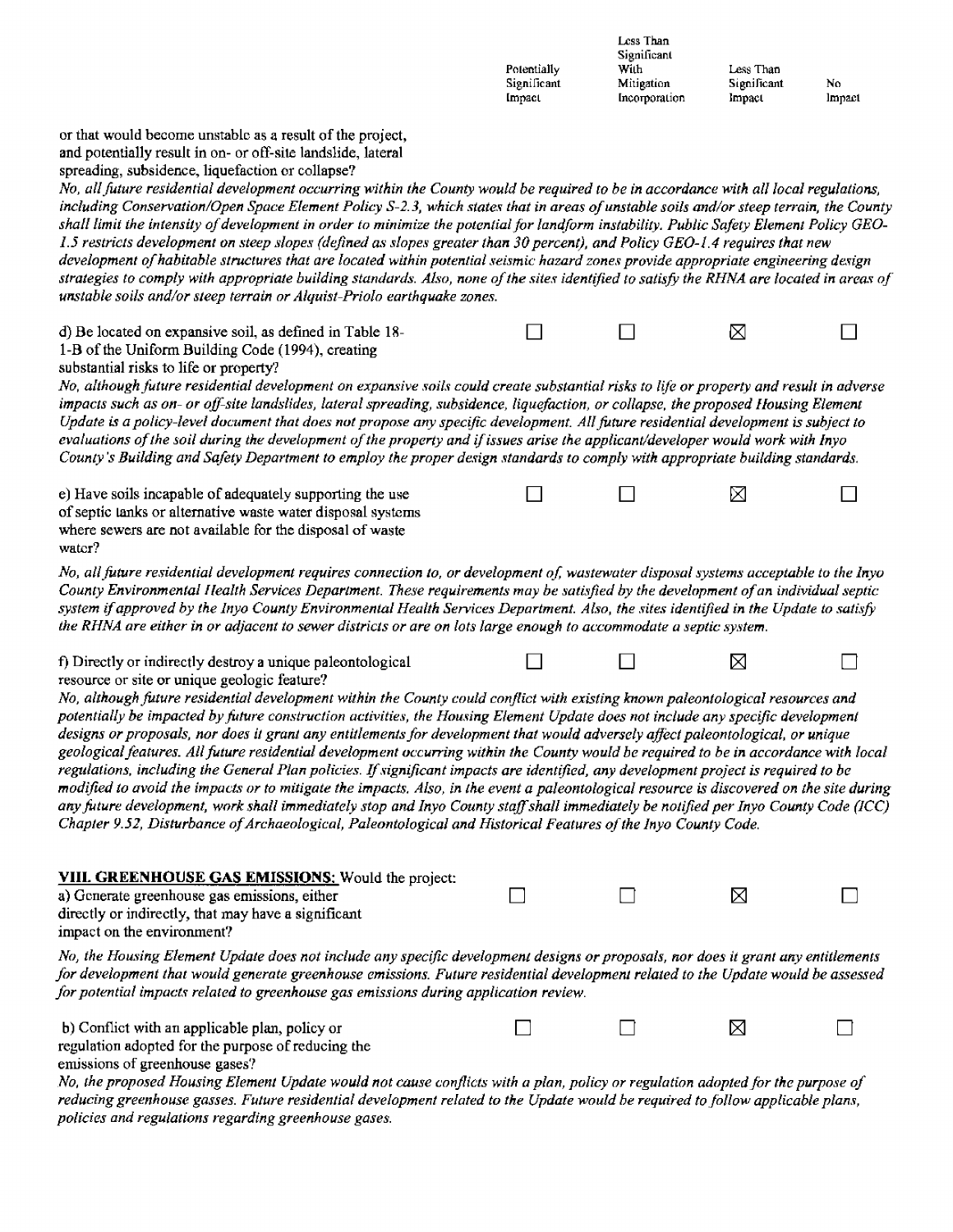|                                                                                                                                                                                                                                                                                                                                                                                                                                                                                                                                                                      | Potentially<br>Significant<br>Impact | Less Than<br>Significant<br>With<br>Mitigation<br>Incorporation | Less Than<br>Significant<br>Impact | No<br>Impact |
|----------------------------------------------------------------------------------------------------------------------------------------------------------------------------------------------------------------------------------------------------------------------------------------------------------------------------------------------------------------------------------------------------------------------------------------------------------------------------------------------------------------------------------------------------------------------|--------------------------------------|-----------------------------------------------------------------|------------------------------------|--------------|
| IX. HAZARDS AND HAZARDOUS MATERIALS: Would                                                                                                                                                                                                                                                                                                                                                                                                                                                                                                                           |                                      |                                                                 |                                    |              |
| the project:<br>a) Create a significant hazard to the public or the<br>environment through the routine transport, use, or<br>disposal of hazardous materials?                                                                                                                                                                                                                                                                                                                                                                                                        | n l                                  |                                                                 | ⊠                                  |              |
| No, the Housing Element Update does not include any specific development designs or proposals, nor does it grant any entitlements<br>for development. Future residential development would also not include the transport, use or disposal of hazardous materials.                                                                                                                                                                                                                                                                                                   |                                      |                                                                 |                                    |              |
| b) Create a significant hazard to the public or the<br>environment through reasonably foreseeable upset and<br>accident conditions involving the release of hazardous<br>materials into the environment?                                                                                                                                                                                                                                                                                                                                                             |                                      |                                                                 | ⊠                                  |              |
| No, the Housing Element Update does not include any specific development designs or proposals, nor does it grant any entitlements<br>for development. Future residential development would also not include the transport, use or disposal of hazardous materials.                                                                                                                                                                                                                                                                                                   |                                      |                                                                 |                                    |              |
| c) Emit hazardous emissions or handle hazardous or<br>acutely hazardous materials, substances, or waste within<br>one-quarter mile of an existing or proposed school?<br>No, the Housing Element Update does not include any specific development designs or proposals, nor does it grant any entitlements                                                                                                                                                                                                                                                           |                                      |                                                                 |                                    | ⊠            |
| for development. Future residential development would also not include the transport, use or disposal of hazardous materials.                                                                                                                                                                                                                                                                                                                                                                                                                                        |                                      |                                                                 |                                    |              |
| d) Be located on a site which is included on a list of<br>hazardous materials sites compiled pursuant to<br>Government Code Scction 65962.5 and, as a result,<br>would it create a significant hazard to the public or the<br>environment?<br>No, the Housing Element Update does not include any specific development designs or proposals, nor does it grant any entitlements<br>for development. Also, the sites identified in the Housing Element Update to satisfy the RHNA are not shown on the DTSC sites map<br>or on Geotracker and EnviroStor databases.   |                                      |                                                                 |                                    | ⊠            |
| e) For a project located within an airport land use plan<br>or, where such a plan has not been adopted, within two<br>miles of a public airport or public use airport, would the<br>project result in a safety hazard for people residing or<br>working in the project area?<br>No, the Housing Element Update does not include any specific development designs or proposals, nor does it grant any entitlements<br>for development. Also, although some of the sites identified to satisfy the RHNA are within 2-miles of an airport, additional residential       |                                      |                                                                 |                                    | ⊠            |
| development will not be subject to safety hazards due to the proximity as residential development in the County is limited to 1.5-<br>stories. Anything above this would be required to be evaluated for possible impacts due to height.                                                                                                                                                                                                                                                                                                                             |                                      |                                                                 |                                    |              |
| f) Impair implementation of or physically interfere with<br>an adopted emergency response plan or emergency<br>evacuation plan?<br>No, the Housing Element Update does not include any specific development designs or proposals, nor does it grant any entitlements<br>for development. Also, the sites identified to satisfy the RHNA are not located in areas where there would be interference with<br>emergency plans.                                                                                                                                          |                                      |                                                                 |                                    | ⊠            |
| g) Expose people or structures, either directly or indirectly,<br>to a significant risk of loss, injury or death involving<br>wildland fires,?<br>No, the Housing Element Update does not include any specific development designs or proposals, nor does it grant any entitlements<br>for development. Risk of loss, injury, and death involving wildland fires is minimal to the sites identified to satisfy the RHNA as<br>compliance with California Building Standards will be required of all future building. All of the sites identified to satisfy the RHNA |                                      |                                                                 | ⊠                                  |              |

*are also located within a Fire District boundary.* 

### **X. HYDROLOGY AND WATER QUALITY:** Would the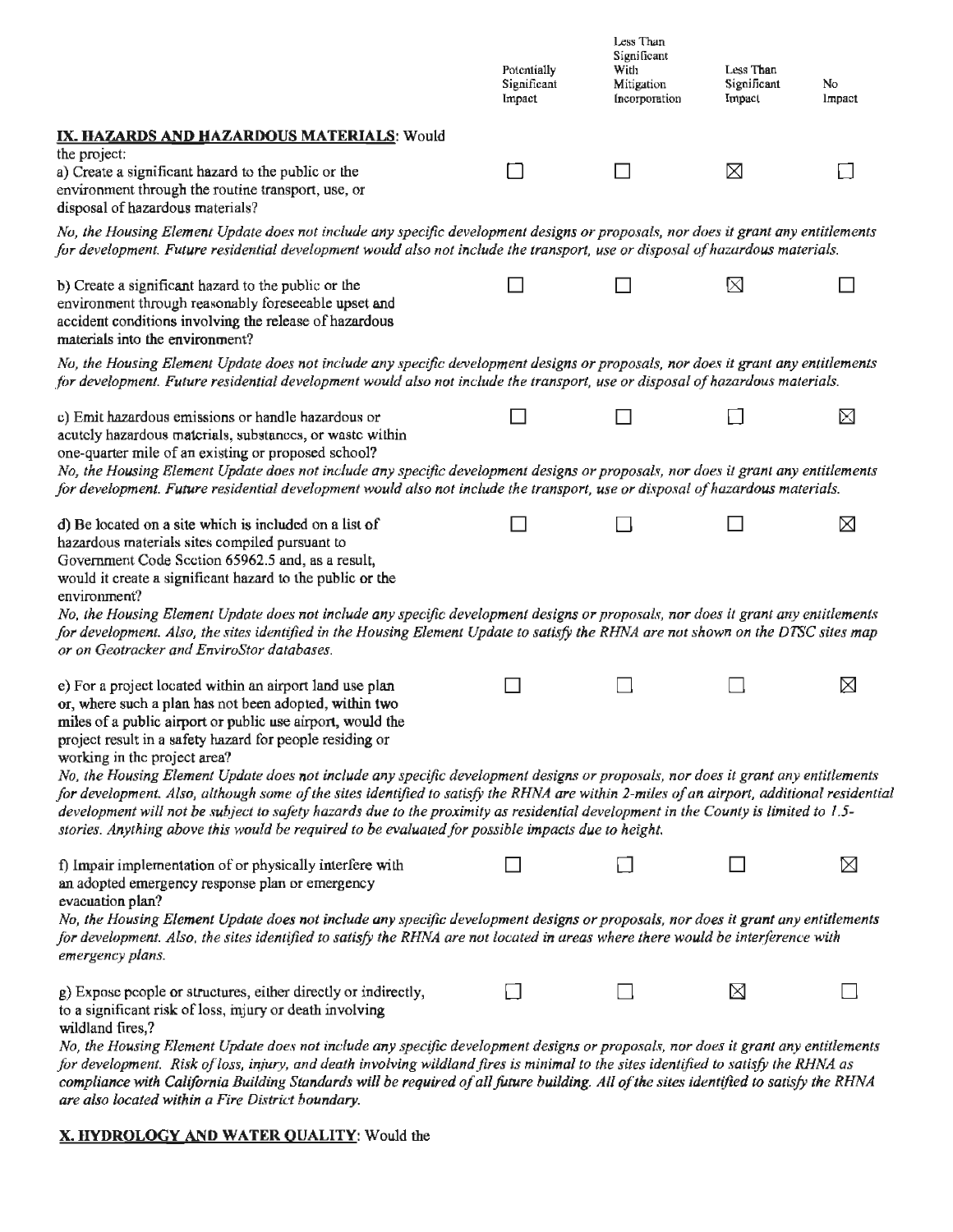|                                                                                                                                                                                                                                                                                                                                                                                                                                                                                                                                                                                                                                                                                | Potentially<br>Significant<br>Impact | Less Than<br>Significant<br>With<br>Mitigation<br>Incorporation | Less Than<br>Significant<br>Impact | No<br>Impact |
|--------------------------------------------------------------------------------------------------------------------------------------------------------------------------------------------------------------------------------------------------------------------------------------------------------------------------------------------------------------------------------------------------------------------------------------------------------------------------------------------------------------------------------------------------------------------------------------------------------------------------------------------------------------------------------|--------------------------------------|-----------------------------------------------------------------|------------------------------------|--------------|
| project:<br>a) Violate any water quality standards or waste discharge<br>requirements or otherwise substantially degrade surface or<br>ground water quality?                                                                                                                                                                                                                                                                                                                                                                                                                                                                                                                   |                                      |                                                                 | ⊠                                  |              |
| No, the Housing Element Update does not include any specific development designs or proposals, nor does it grant any entitlements<br>for development. Also, the sites identified to satisfy the RHNA would not violate any water quality standards or waste discharge<br>requirements as most are located within or adjacent to a sewer district. Those that are not, are large enough to provide adequate<br>septic systems. All future residential development is also required to coordinate with Inyo County's Environmental Health<br>Department and the Inyo County Building and Safety Department to ensure no degradation to surface and/or groundwater resources.     |                                      |                                                                 |                                    |              |
| b) Substantially decrease groundwater supplies or interfere<br>substantially with groundwater recharge such that the project<br>may impede sustainable groundwater management of the basin?                                                                                                                                                                                                                                                                                                                                                                                                                                                                                    |                                      |                                                                 | Χ                                  |              |
| No, the Housing Element Update does not include any specific development designs or proposals, nor does it grant any entitlements<br>for development. Also, most of the sites identified to satisfy the RHNA are located within or adjacent to a water district. Those that<br>are not are on parcels large enough to meet well and septic system standards. They would also not use water in excess of any other<br>residential development in the County. Any future development is required to obtain water from a district or be permitted for a well by<br>the County Environmental Health Department and meet all State regulations pertaining to wells and groundwater. |                                      |                                                                 |                                    |              |
| c) Substantially alter the existing drainage pattern of the site or area,<br>including through the alteration of the course of a stream or river<br>or through the addition of impervious surfaces, in a<br>manner which would:                                                                                                                                                                                                                                                                                                                                                                                                                                                |                                      |                                                                 |                                    |              |
| i) result in a substantial erosion or siltation on- or off-site;<br>ii) substantially increase the rate or amount of surface<br>mnoff in a manner which would result in flooding on-<br>or offsite;                                                                                                                                                                                                                                                                                                                                                                                                                                                                            |                                      |                                                                 | X                                  |              |
| iii) create or contribute runoff water which would exceed<br>the capacity of existing or planned stormwater drainage<br>systems or provide substantial additional sources of polluted<br>runoff; or                                                                                                                                                                                                                                                                                                                                                                                                                                                                            |                                      |                                                                 | X                                  |              |
| iv) impede or redirect flood flows?<br>No, the Housing Element Update does not include any specific development designs or proposals, nor does it grant any entitlements<br>for development. Also, any future residential project would be reviewed by the County Public Works Department for issues regarding<br>erosion, storm-water drainage, grading and runoff. If any issues are identified during these reviews, the applicant would be required<br>to avoid or mitigate impacts to drainage patterns.                                                                                                                                                                  |                                      |                                                                 | K                                  |              |
| d) In flood hazard, tsunami, or seiche zones, risk release of pollutants<br>due to project inundation?<br>No, the Housing Element Update does not include any specific development designs or proposals, nor does it grant any entitlements<br>for development. Also, none of the sites identified to satisfy the RHNA are located within a flood hazard, tsunami or seiche zone.                                                                                                                                                                                                                                                                                              |                                      |                                                                 |                                    | X            |
| e) Conflict with or obstruct implementation of a water quality control<br>plan or sustainable groundwater management plan?                                                                                                                                                                                                                                                                                                                                                                                                                                                                                                                                                     |                                      |                                                                 |                                    | 区            |
| No, the Housing Element Update does not include any specific development designs or proposals, nor does it grant any entitlements<br>for development. Any future residential development identified within a water quality control or sustainable ground water<br>management plan area would be required to follow it.                                                                                                                                                                                                                                                                                                                                                         |                                      |                                                                 |                                    |              |
| <b>XI. LAND USE AND PLANNING:</b> Would the project:                                                                                                                                                                                                                                                                                                                                                                                                                                                                                                                                                                                                                           |                                      |                                                                 |                                    |              |
| a) Physically divide an established community?<br>No, the Housing Element Update does not include any specific development designs or proposals, nor does it grant any entitlements<br>for development. Also the proposed sites identified to satisfy the RHNA are not located in a way that would physically divide an<br>established community.                                                                                                                                                                                                                                                                                                                              |                                      |                                                                 |                                    | ⊠            |
| b) Cause a significant environmental impact due to a conflict with<br>any land use plan, policy, or regulation adopted for the purpose of                                                                                                                                                                                                                                                                                                                                                                                                                                                                                                                                      |                                      |                                                                 |                                    | ⊠            |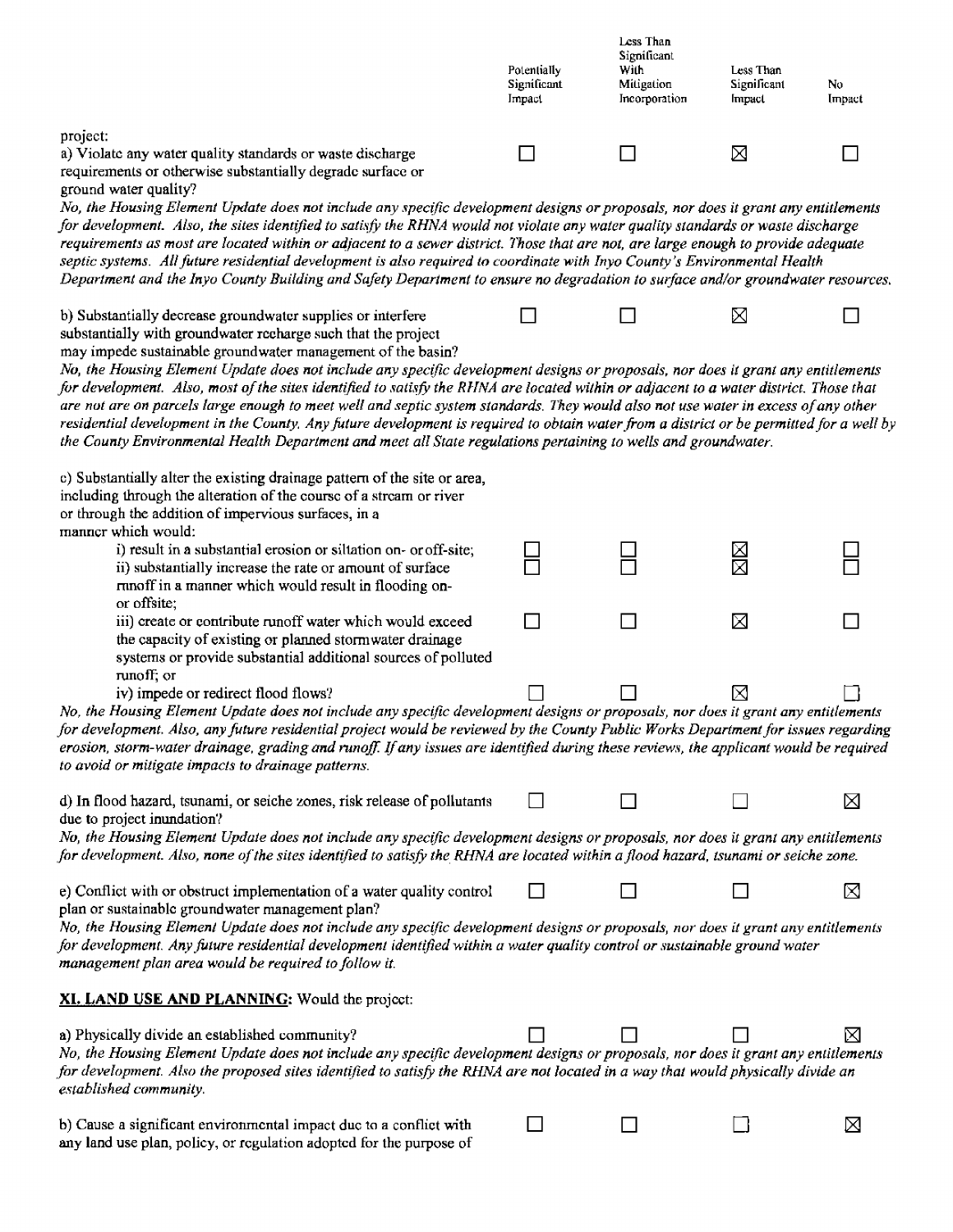|                                                                                                                                                                                                                                                                                                                                                                                                                                                                             | Potentially<br>Significant<br>Impact | Less Than<br>Significant<br>With<br>Mitigation<br>Incorporation | Less Than<br>Significant<br>Impact | No<br>Impact |
|-----------------------------------------------------------------------------------------------------------------------------------------------------------------------------------------------------------------------------------------------------------------------------------------------------------------------------------------------------------------------------------------------------------------------------------------------------------------------------|--------------------------------------|-----------------------------------------------------------------|------------------------------------|--------------|
| avoiding or mitigating an environmental effect?<br>No, the Housing Element Update does not include any specific development designs or proposals, nor does it grant any entitlements<br>for development. Also the proposed sites identified to satisfy the RHNA are located on parcels that have the appropriate General Plan<br>and Zoning designations.                                                                                                                   |                                      |                                                                 |                                    |              |
| XII. MINERAL RESOURCES: Would the project:<br>a) Result in the loss of availability of a known mineral<br>resource that would be of value to the region and the<br>residents of the state?                                                                                                                                                                                                                                                                                  |                                      |                                                                 |                                    | ⊠            |
| No, the Housing Element Update does not include any specific development designs or proposals, nor does it grant any entitlements<br>for development. Also the proposed sites identified to satisfy the RHNA are located within already established communities and/or<br>neighborhoods where no known mineral resource would be foregone by possible residential development.                                                                                              |                                      |                                                                 |                                    |              |
| b) Result in the loss of availability of a locally-important<br>mineral resource recovery site delineated on a local                                                                                                                                                                                                                                                                                                                                                        |                                      |                                                                 |                                    | ⊠            |
| general plan, specific plan, or other land use plan?<br>No, the Housing Element Update does not include any specific development designs or proposals, nor does it grant any entitlements<br>for development. Also the proposed sites identified to satisfy the RHNA are located within already established communities and/or<br>neighborhoods where no known mineral resource would be foregone by possible residential development.                                      |                                      |                                                                 |                                    |              |
| XIII. NOISE: Would the project result in the:<br>a) Generation of a substantial temporary or permanent increase in<br>ambient noise levels in the vicinity of the project in excess of<br>standards established in the local general plan or noise ordinance,<br>or applicable standards of other agencies?<br>No, the Housing Element Update does not include any specific development designs or proposals, nor does it grant any entitlements                            |                                      |                                                                 | ⊠                                  |              |
| for development. Although there would be some construction related noise from the possible construction on sites identified to satisfy<br>the RHNA, this noise would not exceed acceptable levels or be in excess of any other residential development that is already allowed.                                                                                                                                                                                             |                                      |                                                                 |                                    |              |
| b) Generation of excessive groundborne vibration or groundborne<br>noise levels?                                                                                                                                                                                                                                                                                                                                                                                            |                                      |                                                                 |                                    | ⊠            |
| No, the Housing Element Update does not include any specific development designs or proposals, nor does it grant any entitlements<br>for development. Although there would be some construction related noise from the possible development on sites identified to satisfy<br>the RHNA, this noise would not exceed acceptable levels or be in excess of any other residential development.                                                                                 |                                      |                                                                 |                                    |              |
| c) For a project located within the vicinity of a private airstrip or, an<br>airport land use plan or, where such a plan has not been adopted,<br>within two miles of a public airport or public use airport, would the<br>project expose people residing or working in the project area to<br>excessive noise levels?                                                                                                                                                      |                                      |                                                                 |                                    | ⊠            |
| No, the Housing Element Update does not include any specific development designs or proposals, nor does it grant any entitlements<br>for development. Also, although some of the sites identified to satisfy the RHNA are within 2-miles of an airport, noise would not<br>exceed acceptable levels or be in excess of any other residential development already found surrounding these sites.                                                                             |                                      |                                                                 |                                    |              |
| XIV. POPULATION AND HOUSING: Would the project:<br>a) Induce substantial population growth in an area,<br>cither directly (for example, by proposing new homes and<br>businesses) or indirectly (for example, through extension<br>of roads or other infrastructure)?                                                                                                                                                                                                       |                                      |                                                                 | ⊠                                  |              |
| No, the Housing Element Update does not include any specific development designs or proposals, nor does it grant any entitlements<br>for development. The realization of development of the sites identified to satisfy the RHNA could induce some population growth. The<br>proposed additional density based on these sites does not, however, exceed the already established and evaluated densities currently<br>designated by the General Plan as a whole or per site. |                                      |                                                                 |                                    |              |
| b) Displace substantial numbers of existing people or housing,<br>necessitating the construction of replacement housing                                                                                                                                                                                                                                                                                                                                                     |                                      |                                                                 |                                    | ⊠            |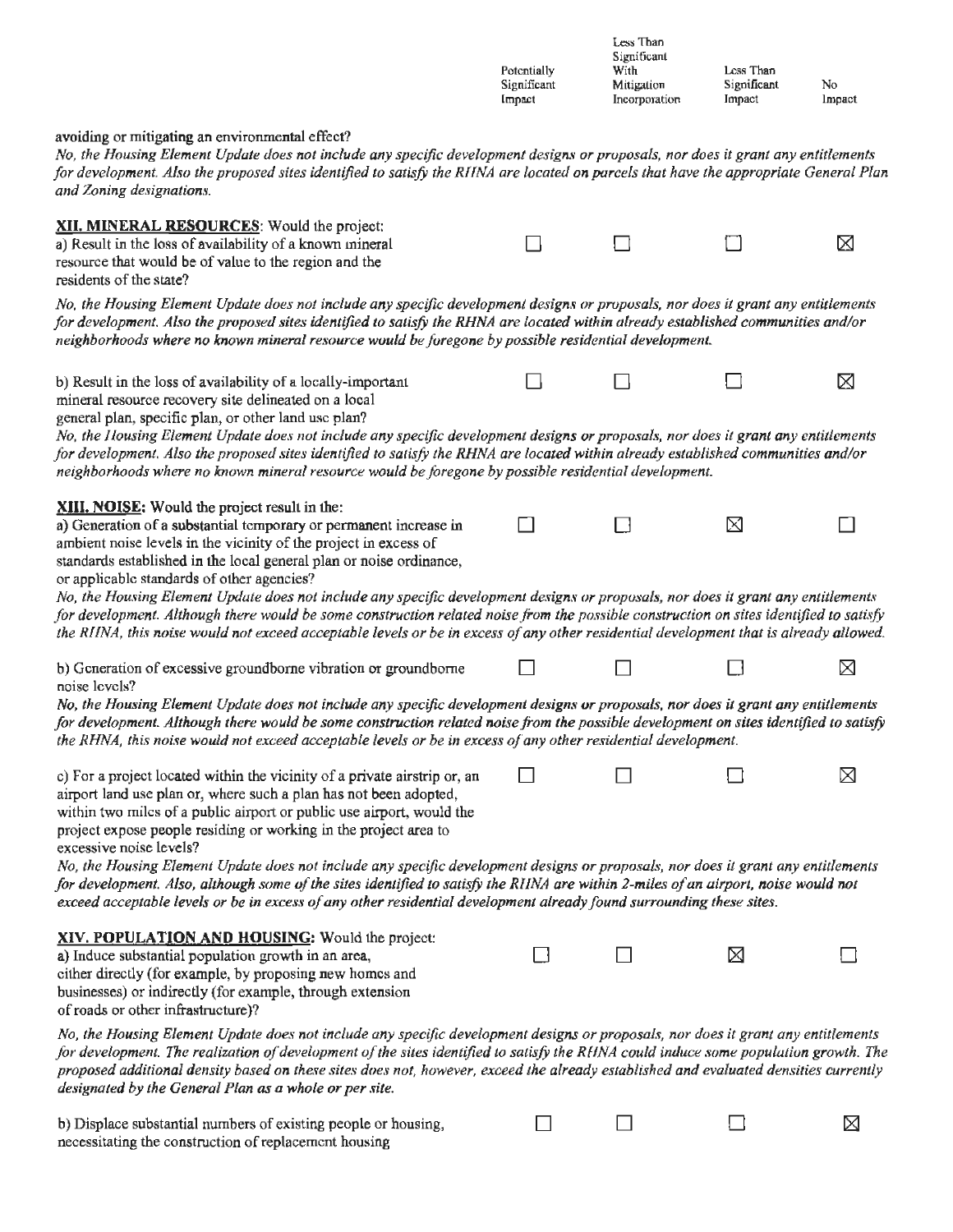|                                                                                                                                                                                                                                                                                                                                                                                                                                                                                                                   | Potentially<br>Significant<br>Impact | Less Than<br>Significant<br>With<br>Mitigation<br>Incorporation | Less Than<br>Significant<br>Impact | No.<br>Impact |
|-------------------------------------------------------------------------------------------------------------------------------------------------------------------------------------------------------------------------------------------------------------------------------------------------------------------------------------------------------------------------------------------------------------------------------------------------------------------------------------------------------------------|--------------------------------------|-----------------------------------------------------------------|------------------------------------|---------------|
| elscwhere?<br>No, the Housing Element Update does not include any specific development designs or proposals, nor does it grant any entitlements<br>for development. The realization of development of the sites identified to satisfy the RHNA would not displace existing housing or<br>create a situation where replacement housing will be necessary as they are all vacant lots.                                                                                                                              |                                      |                                                                 |                                    |               |
| XV. PUBLIC SERVICES: Would the project:<br>a) Result in substantial adverse physical impacts<br>associated with the provision of new or physically<br>altered governmental facilities, need for new or<br>physically altered governmental facilities, the<br>construction of which could cause significant<br>environmental impacts, in order to maintain acceptable<br>service ratios, response times or other performance<br>objectives for any of the public services:                                         |                                      |                                                                 |                                    |               |
| Fire protection?<br>No, the Housing Element Update does not include any specific development designs or proposals, nor does it grant any entitlements<br>for development. Also, all of the sites identified to satisfy the RHNA are located within a Fire District boundary.                                                                                                                                                                                                                                      |                                      |                                                                 | ⊠                                  |               |
| Police protection?<br>No, the Housing Element Update does not include any specific development designs or proposals, nor does it grant any entitlements<br>for development. Also, the sites identified to satisfy the RHNA are not located in areas with services concerns or in locations so<br>remote that they would affect response times.                                                                                                                                                                    |                                      |                                                                 | ⊠                                  |               |
| Schools?<br>No new school service will be required because of this Housing Element Update.                                                                                                                                                                                                                                                                                                                                                                                                                        |                                      |                                                                 |                                    | ⊠             |
| Parks?<br>No new parks will be required because of this Housing Element Update.                                                                                                                                                                                                                                                                                                                                                                                                                                   |                                      |                                                                 |                                    | ⊠             |
| Other public facilities?<br>No, the proposed Housing Element Update will not create a need for additional public services.                                                                                                                                                                                                                                                                                                                                                                                        |                                      |                                                                 |                                    | ⊠             |
| XVI. RECREATION: Would the project:<br>a) Increase the use of existing neighborhood and<br>regional parks or other recreational facilities<br>such that substantial physical deterioration of<br>the facility would occur or be accelerated?                                                                                                                                                                                                                                                                      |                                      |                                                                 |                                    | ⊠             |
| No, Housing Element Update will not increase the use of existing recreational facilities. No portion of the Housing Element Update<br>anticipates changes in the level of service required. The realization of development of the sites identified to satisfy the RHNA could<br>induce some population growth. The proposed additional density based on these sites does not, however, exceed the already<br>established and evaluated densities currently designated by the General Plan as a whole or per site. |                                      |                                                                 |                                    |               |
| b) Does the project include recreational facilities or<br>require the construction or expansion of recreational<br>facilities which might have an adverse physical effect on<br>the environment?                                                                                                                                                                                                                                                                                                                  |                                      |                                                                 |                                    | X             |
| No, the proposed Housing Element Update does not include, nor will it cause, a need for an increase in parks or other recreational                                                                                                                                                                                                                                                                                                                                                                                |                                      |                                                                 |                                    |               |

*facilities that might have an adverse physical effect on the environment. The realization of development of the sites identified to satisfy the RHNA could induce some population growth. The proposed additional density based on these sites does not, however, exceed the already established and evaluated densities currently designated by the General Plan as a whole or per site.* 

• • •

#### **XVII. TRANSPORTATION:**

a) Conflict with a program, plan, ordinance or policy addressing the circulation system, including transit, roadway, bicycle and pedestrian facilities?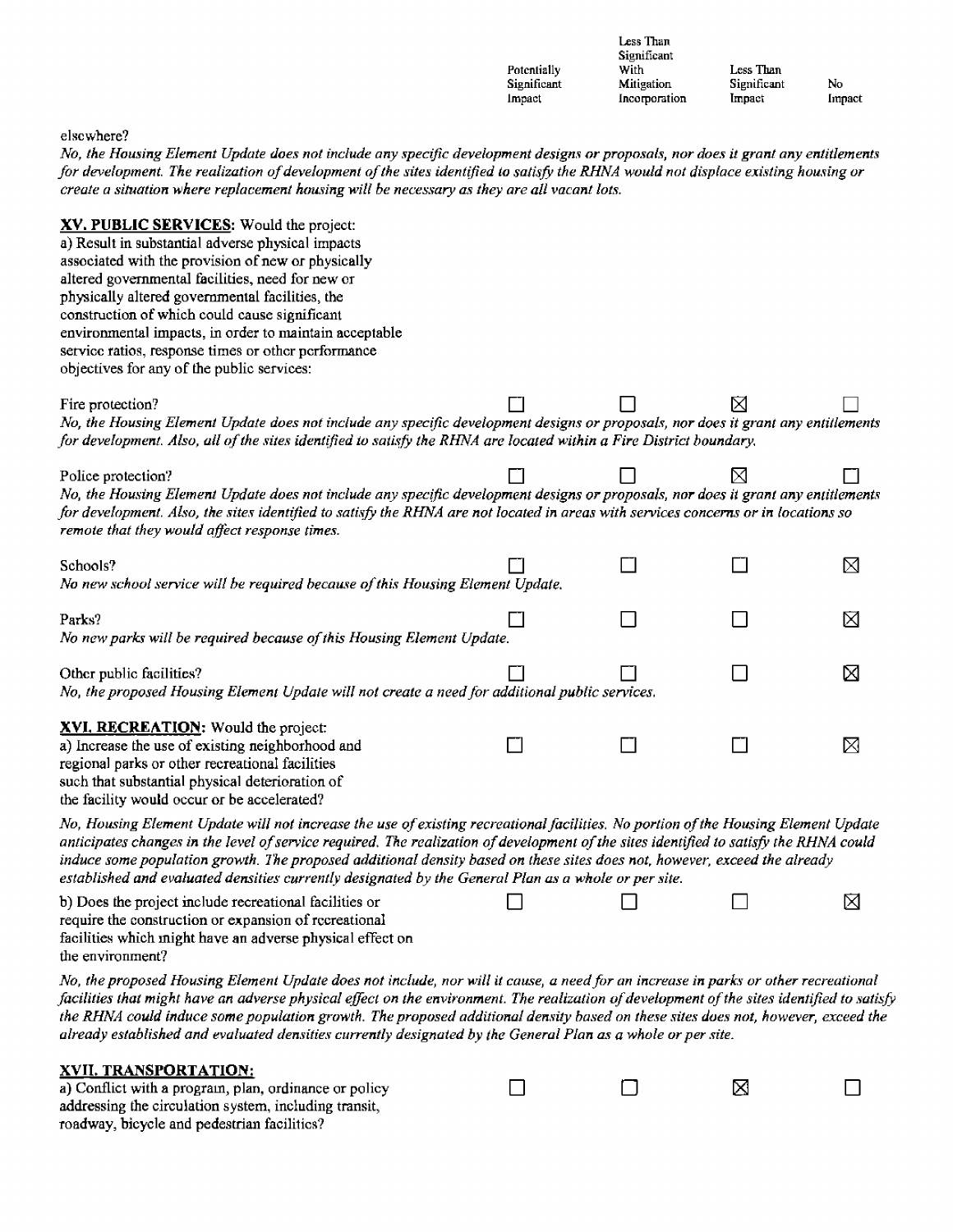|                                                                                                                                                                                                                                                                                                                                                                                                                                                                                                                                                                                                                                                                                                                          | Potentially<br>Significant<br>Impact | Less Than<br>Significant<br>With<br>Mitigation<br>Incorporation | Less Than<br>Significant<br>Impact | No.<br>Impact |
|--------------------------------------------------------------------------------------------------------------------------------------------------------------------------------------------------------------------------------------------------------------------------------------------------------------------------------------------------------------------------------------------------------------------------------------------------------------------------------------------------------------------------------------------------------------------------------------------------------------------------------------------------------------------------------------------------------------------------|--------------------------------------|-----------------------------------------------------------------|------------------------------------|---------------|
| Housing Element Update does not include any specific development designs or proposals, nor does it grant any entitlements for<br>development. Although the development of the sites proposed to satisfy the RHNA, could increase traffic, it would not affect public<br>transit, bicycle, or pedestrian facilities as any possible development would also have to follow all programs, plans, ordinances or<br>policies in place at the time of application.                                                                                                                                                                                                                                                             |                                      |                                                                 |                                    |               |
| b) Conflict or be inconsistent with CEQA Guidelines $\S$ 15064.3,<br>subdivision (b)?.<br>No, the Housing Element Update does not include any specific development designs or proposals, nor does it grant any entitlements<br>for development. The realization of development of the sites identified to satisfy the RHNA could induce some traffic growth. It is<br>impossible to estimate trips that would be generated prior to an application, in the case that one is submitted, an evaluation would be<br>conducted as appropriate. Also, the proposed density of these sites does not exceed the already established and evaluated densities<br>currently designated by the General Plan as a whole or per site. |                                      |                                                                 | ⊠                                  |               |
| c) Substantially increase hazards due to a design feature<br>(e.g., sharp curves or dangerous intersections) or<br>incompatible uses (e.g., farm equipment)?                                                                                                                                                                                                                                                                                                                                                                                                                                                                                                                                                             |                                      |                                                                 |                                    | ⊠             |
| No, the Housing Element Update does not include any specific development designs or proposals, nor does it grant any entitlements<br>for development. Also, the sites identified to satisfy the RHNA are not located in areas that would cause the need for extensive road<br>improvements as they are infill located in already established communities/neighborhoods.                                                                                                                                                                                                                                                                                                                                                  |                                      |                                                                 |                                    |               |
| d) Result in inadequate emergency access?<br>No, the Housing Element Update does not include any specific development designs or proposals, nor does it grant any entitlements<br>for development. Also, the sites identified to satisfy the RHNA, when developed, will need to provide for adequate emergency access as<br>part of the Building and Safety Code requirements.                                                                                                                                                                                                                                                                                                                                           |                                      |                                                                 | Χ                                  |               |
| XVIII. TRIBAL CULTURAL RESOURCES: Would the project:<br>a) cause a substantial adverse change in the significance of a<br>tribal cultural resource, defined in Public Resources Code §<br>21074 as either a site, feature, place, cultural landscape that is<br>geographically defined in terms of the size and scope of the<br>landscape, sacred place, or object with cultural value to a<br>California Native American tribe, and that is:                                                                                                                                                                                                                                                                            |                                      |                                                                 |                                    |               |
| i) Listed or eligible for listing in the California Register<br>of Historical Resources, or in a local register of historical<br>resources as defined in Public Resources Code section<br>5020.1 $(k)$ , or                                                                                                                                                                                                                                                                                                                                                                                                                                                                                                              |                                      |                                                                 | ⊠                                  |               |
| No, the Housing Element Update does not include any specific development designs or proposals, nor does it grant any entitlements<br>for development. Also, if any archaeological or cultural resource is discovered on the site during any future development, work shall<br>immediately stop and Inyo County staff shall immediately be notified per Inyo County Code (ICC) Chapter 9.52, Disturbance of<br>Archaeological, Paleontological and Historical Features of the Inyo County Code. Therefore, the project will not cause an adverse<br>change in the significance of an archaeological resource if by chance one is discovered, pursuant to Public Resources Code Section<br>5020.1(k)                       |                                      |                                                                 |                                    |               |
| ii) A resource determined by the lead agency, in its<br>discretion and supported by substantial evidence, to<br>be significant pursuant to criteria set forth in subdivision<br>(c) of Public Resources Code $\S$ 5024.1. In applying the<br>criteria set forth in subdivision (c) of Public Resource Code<br>§ 5024.1, the lead agency shall consider the significance of<br>the resource to a California Native American tribe.                                                                                                                                                                                                                                                                                        |                                      |                                                                 |                                    |               |

*No, the Housing Element Update does not include any specific development designs or proposals, nor does* it *grant any entitlements for development. Also,* if *any archaeological or cultural resource is discovered on the site during any fature development, work shall immediately stop and Inyo County staff shall immediately be notified per Inyo County Code (ICC) Chapter 9. 52, Disturbance of*  Archaeological, Paleontological and Historical Features of the Inyo County Code. The project description was also sent to Tribes *requesting AB52 notification. A consultation was requested and held with the Bishop Paiute Tribe on May 2* 7, *202 I. No resources*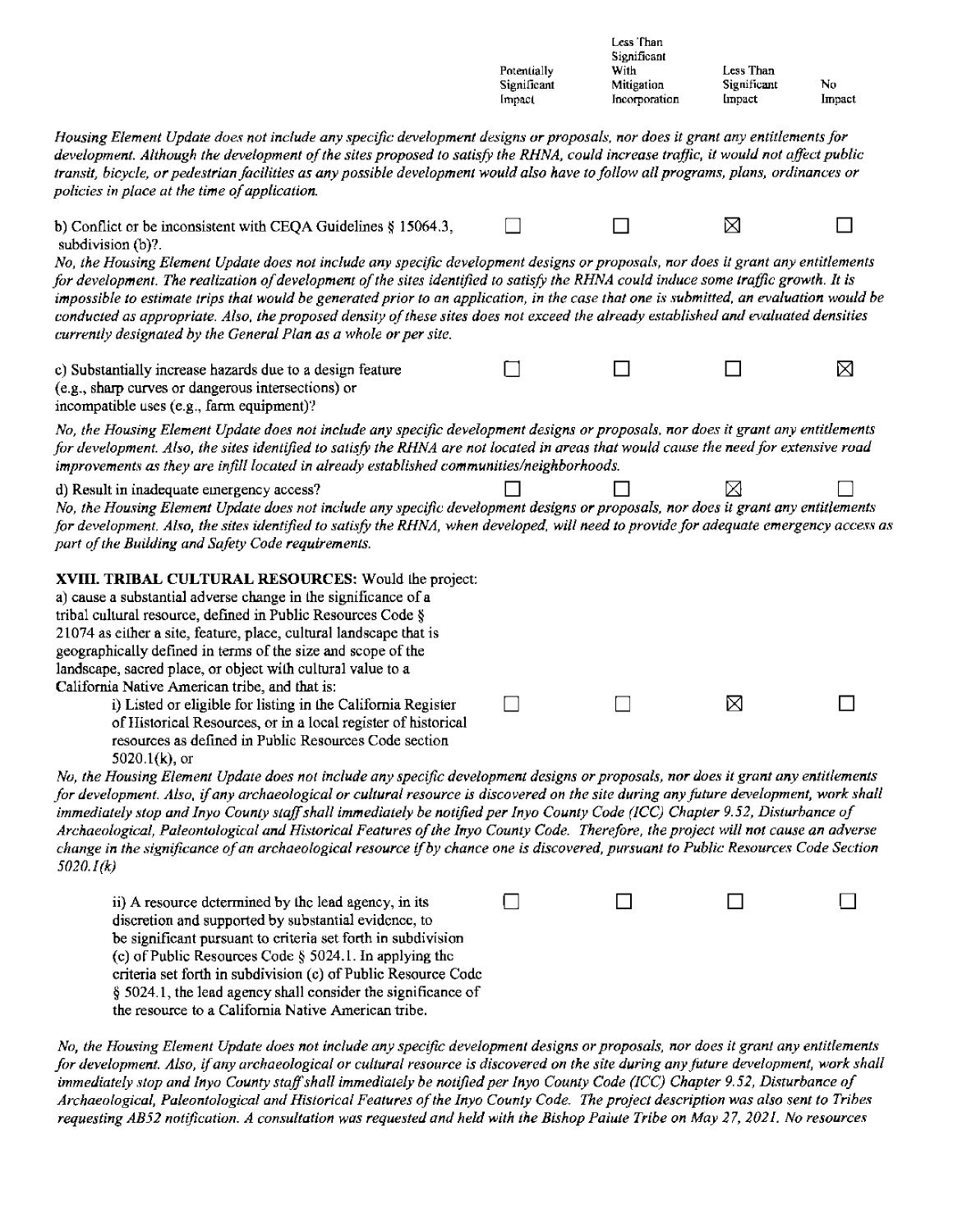|             | Less Than     |             |        |
|-------------|---------------|-------------|--------|
|             | Significant   |             |        |
| Potentially | With          | Less Than   |        |
| Significant | Mitigation    | Significant | No     |
| Impact      | Incorporation | Impact      | Impact |

⊠

were identified by the Tribe during consultation. They indicated that they would review and comment on the CEQA document if *appropriate. No other requests for consultation have been received.* 

#### **XIX UTILITIES AND SERVICE SYSTEMS:** Would the project

a) Require or result in the relocation or construction of new or  $\Box$   $\Box$   $\Box$   $\boxtimes$   $\Box$ expanded water, wastewater treatment or storm water drainage, electric power, natural gas, or telecommunications facilities, the construction or relocation of which could cause significant environmental effects?

*No, the Housing Element Update does not include any specific development designs or proposals, nor does it grant any entitlements for development. Possible construction of the sties identified to satisfy the RHNA will not result in the construction of new or expanded utility or service systems. Electricity is available to all of the sites identified to satisfy the RHNA and the sites are located within water and sewer districts or are on sites large enough to accommodate on-site wells and septic systems.* 

b) Have sufficient water supplies available to serve the project  $\Box$   $\Box$   $\Box$   $\Box$ and reasonably foreseeable future development during normal,

dry and multiple dry years? *Yes, although the Housing Element Update does not include any specific dewlopment designs or proposals, nor does it grant any entitlements for development, the sites identified to satisfy the RHNA are within a water district or are on lots large enough to*  accommodate well and septic systems. They would also be required to meet the regulations set forth by the Building and Safety and *Environmental Health codes regarding water use and availability. Also, the proposed density of these sites does not exceed the already established and evaluated densities currently designated by the General Plan.* 

c) Result in a determination by the waste water treatment provider,  $\Box$ which serves or may serve the project that it has adequate capacity to serve the project's projected demand in addition to the provider's

existing commitments?

*No, although the Housing Element Update does not include any specific development designs or proposals, nor does it grant any entitlements for development, development of the sites identified to satisfy the RHNA would cause more demand on area waste water treatment facilities. These sites are all located either within a sewer district or are on lots large enough to accommodate well and*  septic systems. Also, the proposed density of these sites does not exceed the already established and evaluated densities currently *designated by the General Plan.* 

| d) Generate solid waste in excess of state or local standards, or m |  |  |
|---------------------------------------------------------------------|--|--|
| excess of the capacity of local infrastructure, or otherwise impair |  |  |
| the attainment of solid waste reduction goals?                      |  |  |

*No, a/ihough the Housing Element Update does not include any specific development designs or proposals, nor does it grant any entitlements for development, development of the sites identified to satisfy the RHNA would cause more solid waste. Solid waste would not be generated at a higher rate than any other residential development in the County, however. Also, the proposed density of these sites does not exceed the already established and evaluated densities currently designated by the General Plan.* 

e) Comply with federal, state, and local management and reduction  $\Box$ statutes and regulations related to solid waste?

*No, although the Housing Element Update does not include any specific development designs or proposals, nor does it grant any entitlements for development, development of the sites identified to satisfy the RHNA would cause more solid waste. This development, however, would be required to comply with Inyo County's solid waste standards, as required by the Inyo County Department of Environmental Health.* 

#### **XX. WILDFIRE:**

| a) Substantially impair an adopted emergency response plan or                                                                      |  |  |
|------------------------------------------------------------------------------------------------------------------------------------|--|--|
| emergency evacuation plan?                                                                                                         |  |  |
| No, the Housing Element Update does not include any specific development designs or proposals, nor does it grant any entitlements  |  |  |
| for development. The sites proposed in the Update to satisfy the RHNA would not affect an adopted emergency response or evacuation |  |  |

*plan as the development is proposed in areas that are already developed and are not in areas with high hazard potential.* 

b) Due to slope, prevailing winds, and other factors, exacerbate  $\Box$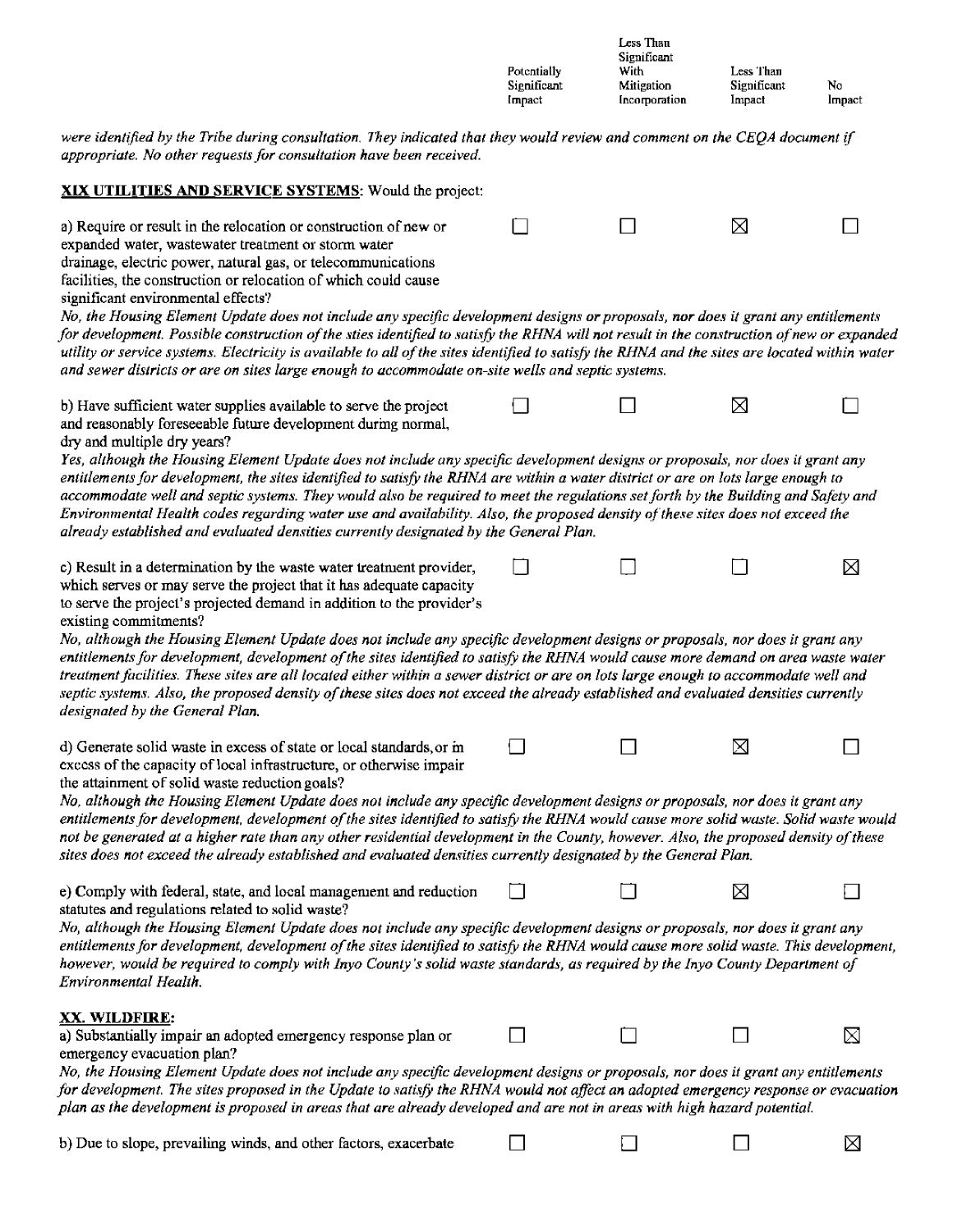|                                                                                                                                                                                                                                                                                                                                                                                                                                                                                                                                                                                                                                                                                                                                     | Potentially<br>Significant<br>Impact | Less Than<br>Significant<br>With<br>Mitigation<br>Incorporation | Less Than<br>Significant<br>Impact | No<br>Impact |  |
|-------------------------------------------------------------------------------------------------------------------------------------------------------------------------------------------------------------------------------------------------------------------------------------------------------------------------------------------------------------------------------------------------------------------------------------------------------------------------------------------------------------------------------------------------------------------------------------------------------------------------------------------------------------------------------------------------------------------------------------|--------------------------------------|-----------------------------------------------------------------|------------------------------------|--------------|--|
| wildfire risks, and thereby expose project occupants to<br>pollutant concentrations from a wildfire or the uncontrolled<br>spread of a wildfire?<br>No, the Housing Element Update does not include any specific development designs or proposals, nor does it grant any entitlements<br>for development there are no extenuating factors that will expose project occupants to pollutant concentrations from wildfire.<br>Although smoke from wildfires surrounding residential locations throughout the County is possible, potential risk is reduced by<br>compliance with California Building Standards and all of the locations identified in the Update to satisfy the RHNA are located within<br>a Fire Protection District. |                                      |                                                                 |                                    |              |  |
| c) Require the installation or maintenance of associated infrastructure<br>(such as roads, fuel breaks, emergency water sources, power lines or<br>other utilities) that may exacerbate fire risk or that may result in<br>temporary or ongoing impacts to the environment?<br>No, the Housing Element Update does not include any specific development designs or proposals, nor does it grant any entitlements<br>for development. Any residential development of the sites identified to satisfy the RHNA would have to be evaluated on a case by case<br>basis at the time of application to identify if any additional wildfire associated infrastructure would be necessary.                                                  |                                      |                                                                 | X                                  |              |  |
| d) Expose people or structures to significant risks, including<br>downslope or downstream flooding or landslides, as a result<br>of runoff, post-fire slope instability, or drainage changes?<br>No, the Housing Element Update does not include any specific development designs or proposals, nor does it grant any entitlements<br>for development. Any residential development of the sites identified to satisfy the RHNA would have to be evaluated on a case by case<br>basis at the time of application to identify if any exposure to significant post-fire risks would be applicable.                                                                                                                                     |                                      |                                                                 | ⊠                                  |              |  |
| XXI. MANDATORY FINDINGS OF SIGNIFICANCE:<br>a) Does the project have the potential to degrade the<br>quality of the environment, substantially reduce the<br>habitat of a fish or wildlife species, cause a fish or wildlife<br>population to drop below self-sustaining levels, threaten<br>to eliminate a plant or animal community, reduce the<br>number or restrict the range of a rare or endangered plant<br>or animal or eliminate important examples of the major<br>periods of California history or prehistory?                                                                                                                                                                                                           |                                      |                                                                 | ⊠                                  |              |  |
| No, the Housing Element Update does not include any specific development designs or proposals, nor does it grant any entitlements<br>for development. Development of the sites identified to satisfy the RHNA would not impact or degrade the quality of the environment<br>as these sites are all located in areas that are already developed and/or subdivided and are infill lots. Also, any residential<br>development of these sites would have to be evaluated on a case by case basis at the time of application to identify the potential to<br>substantially reduce habitat for fish and wildlife species or eliminate important examples of California history.                                                           |                                      |                                                                 |                                    |              |  |
| b) Does the project have impacts that are individually<br>limited, but cumulatively considerable? ("Cumulatively<br>considerable" means that the incremental effects of a<br>project are considerable when viewed in connection with<br>the effects of past projects, the effects of other current<br>projects, and the effects of probable future projects)?                                                                                                                                                                                                                                                                                                                                                                       |                                      |                                                                 | ⊠                                  |              |  |
| No, the Housing Element Update does not include any specific development designs or proposals, nor does it grant any entitlements<br>for development. Development of the sites identified to satisfy the RHNA would not have impacts that are individually limited, but<br>cumulatively considerable. The total number of units that can be added based on the sites identified to satisfy the RHNA does not<br>exceed what has previously been evaluated for the County's General Plan nor do they exceed the currently allowable number of units<br>as a whole or per site.                                                                                                                                                       |                                      |                                                                 |                                    |              |  |
| c) Does the project have environmental effects which<br>will cause substantial adverse effects on human beings,<br>cither directly or indirectly?                                                                                                                                                                                                                                                                                                                                                                                                                                                                                                                                                                                   |                                      |                                                                 |                                    | ⊠            |  |

*No, the Housing Element Update does not include any specific development designs or proposals, nor does it grant any entitlements* for development. Development of the sites identified to satisfy the RHNA would not have environmental effects which will cause